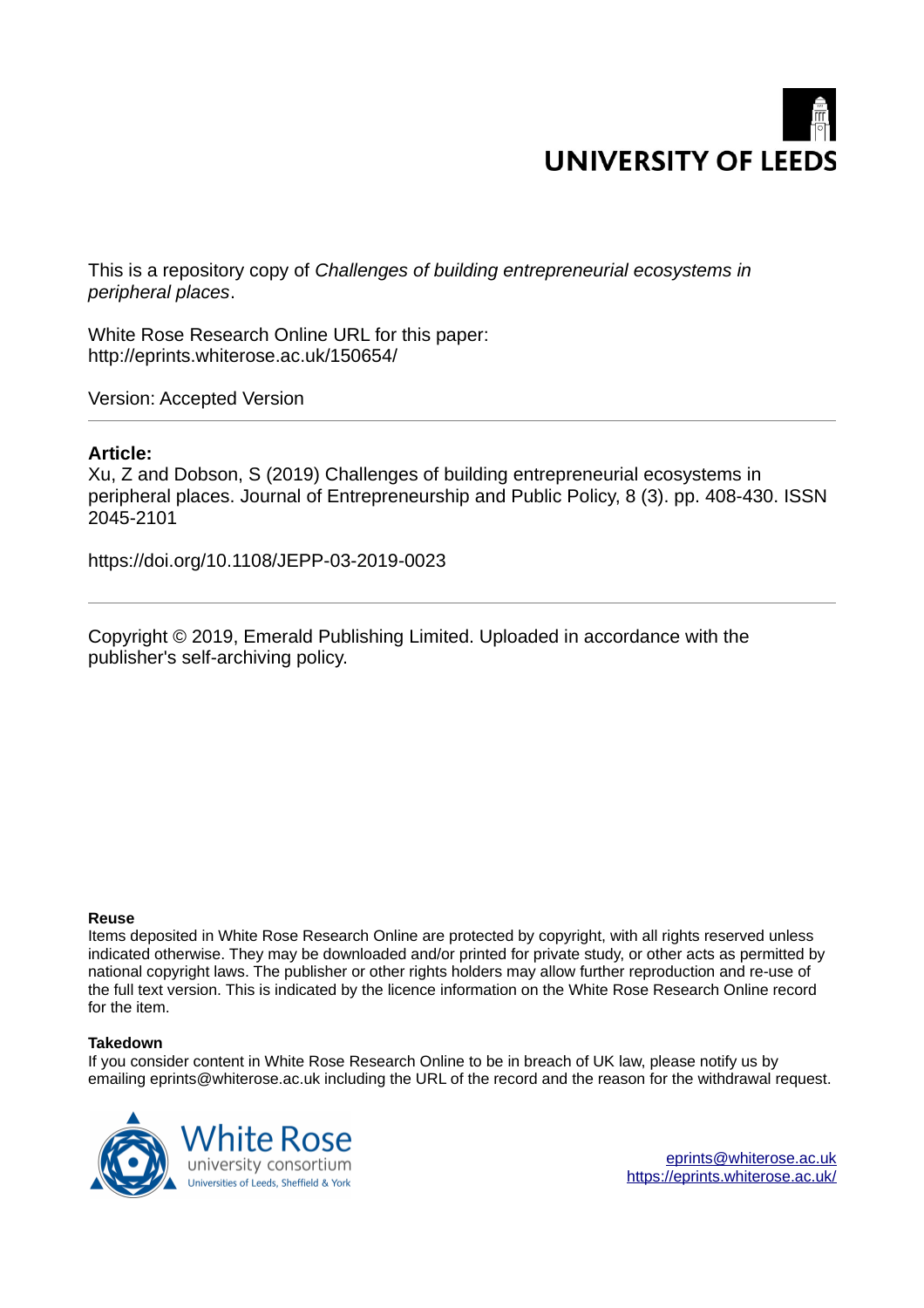# **Challenges of building entrepreneurial ecosystems in peripheral places**

# **Zimu Xu and Stephen Dobson**

# **Introduction**

It is widely acknowledged that entrepreneurship brings value to local and national economies as well as generating social and community-level impact: "It drives innovation, creates jobs, develops human potential and satisfies new customer demands" (Jaén et al., 2013, p16). As such, entrepreneurship is accepted globally as an important element of national development strategies (Pretorius et al., 2005; Bosma et al., 2006; Gibb and Hannon, 2006). It not only contributes to wealth and job creation but also potentially connects the region to a worldwide economy. The level of entrepreneurial activity in some studies is found to be positively correlated with GDP growth (Ács et al, 2014), with high-growth Small and Medium-sized Enterprises (SMEs) seen to positively contribute to the majority of job creation worldwide (Yeung, 2015). Entrepreneurship is considered an essential part of this and has become an increasing focus for industries, government and academics resulting in the establishment of numerous support programmes; although the full effectiveness of many of these initiatives is questioned (Henry et al 2017; Dobson et al 2018). In studying how to best support entrepreneurship and maximise the chances of high-growth SMEs, the entrepreneurial ecosystem concept has emerged as an important factor (Mason and Brown, 2014).

However, if we explore the role of entrepreneurship in rural or developing country contexts, a somewhat different picture emerges. For example, Total Early-stage Entrepreneurial Activity (TEA) levels in Sub-Saharan Africa are extremely high (c40%) (GEM Data) compared to the UK or US, yet GDP contribution in these developing economies does not match this level of activity (Valliere and Peterson, 2009; Van Stel et al., 2005). Here, we may consider 'subsistence' or 'necessity' entrepreneurship (Acs, 2006) as a symptom of market failure and a result of high unemployment levels. Research into the optimum ecosystems necessary for a thriving environment of opportunity-driven entrepreneurship points toward high levels of institutional and infrastructural support (Isenberg, 2010; Mason and Brown, 2014). Therefore, the more notable entrepreneurial ecosystems are understandably reported in major urban centres such as New York City, Boston, London, Shanghai, Berlin and Paris. While many rural policy makers have attempted to drive economic growth through entrepreneurship with limited success, little attention has been placed on rural or peripheral areas in building an entrepreneurial ecosystem. In this paper, 'peripheral places' are defined as rural or marginal regions (e.g. smaller/dispersed urban areas, towns, areas of low density population) rather than major cities or centres for development.

In comparison with major urban centres, peripheral places often exhibit scarcity in resources, fewer key institutions, lack of infrastructural connectivity (transport and/or informational), low skilled labour or lack of labour diversity (Henderson, 2002; OECD, 2016). It is this absence of many critical ecosystem characteristic which subsequently poses often insurmountable challenges for local entrepreneurship development (North and Smallbone, 2004; OECD, 2016). Moreover, Aryal et al. (2018) find that urban businesses is better at capitalizing their resources in comparison with peripheral areas. High growth SMEs are particularly rare due to the limited existing resources and the impaired ability of entrepreneurs to acquire then externally. These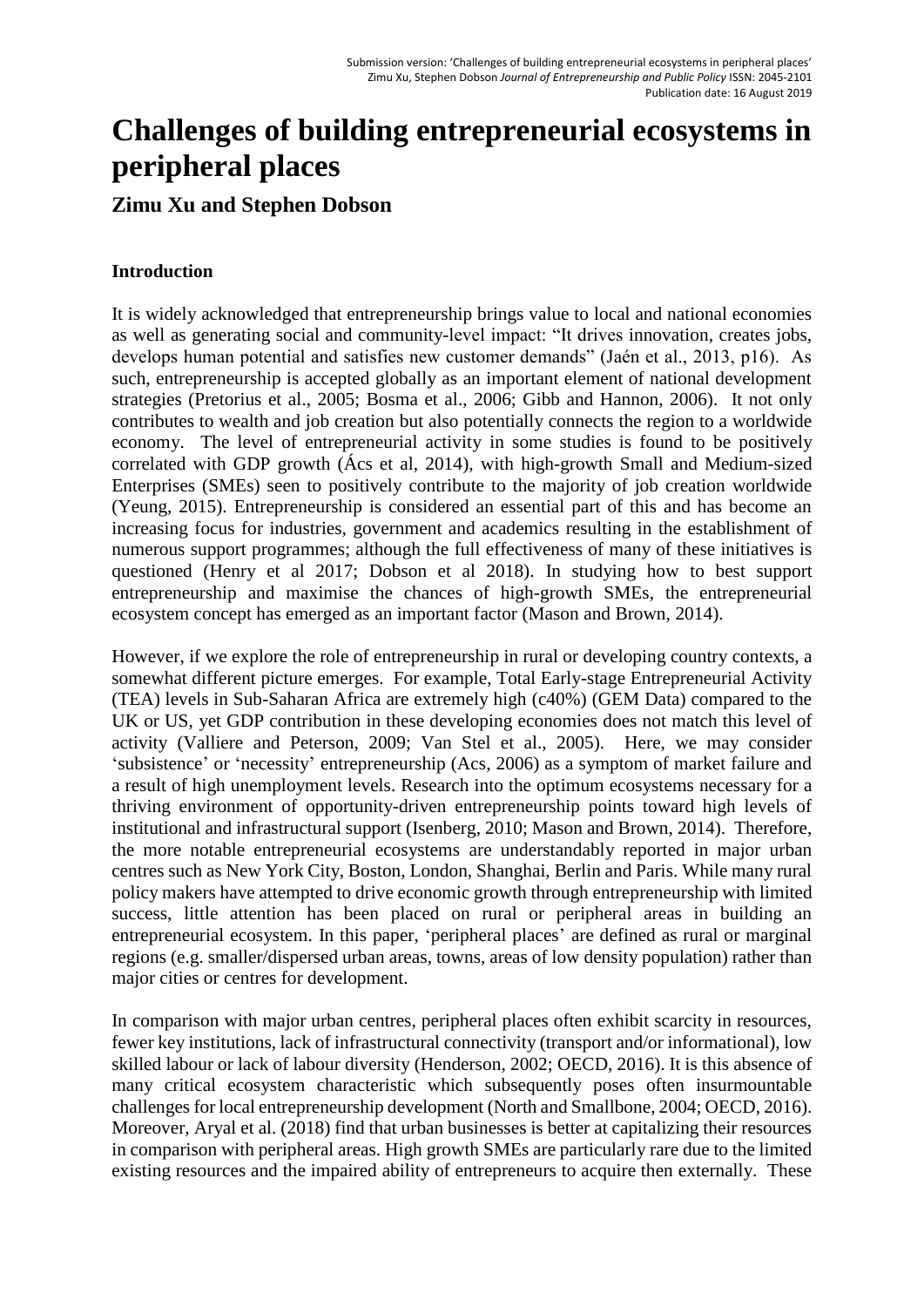barriers are formed due to the lack of business centrality in network of connections. Partnerships between public and private sectors have a crucial role in bringing resources from both sectors to better serve the society (Zhang and Chen, 2013). Private sector resource investment is invariably profit driven, and therefore investment in this area is rare unless with clear returns for the investing firm (Economic Insight, 2015). However, public sector investment is often driven by the need to increase national competitiveness and reduce regional inequalities (Duffy-Deno and Eberts, 1989; Tao et al, 2010). Public policy support may seek to influence these objectives through a variety of forms, such as funding, training and education programmes, incubation or acceleration programmes, taxation or other business support policies. Thus, this paper conceptualises how public policy can support the development of entrepreneurial ecosystems in marginalised, peripheral places to ultimately support the reduction of regional inequalities.

# **Entrepreneurial Ecosystems**

<u>.</u>

In aiming to understand the role of externalities upon entrepreneurial activity, research has shifted emphasis from more traditional behavioural or characteristics-based approaches (Gartner, 1989) due to the perceived lack of consideration for environmental context. Many studies therefore seek to consider the importance of the wider environment within which entrepreneurs are situated in (Dodd and Anderson, 2007; Spigel and Harrison, 2018). Earlier research either contributed or established initial frameworks on how entrepreneurs and their ventures can be impacted by socio-cultural, economic and political factors (Dubini, 1989; (Spilling, 1996; Malecki, 1997; Neck et al, 2004; Spigel and Harrison, 2018). Isenberg's (2010) seminal work The big idea: How to start an entrepreneurial revolution in the Harvard Business Review was one of the most influential publications that drives the rising popularity of the ecosystem concept. Other publications such as Feld's (2012) book Startup Communities also contributes an increased appreciation of the importance entrepreneurial environments amongst policy practitioners and academics. In these studies, there is an acknowledgement of the coevolutionary relationship between entrepreneurs, institutions and other actors within the ecosystem which supports local economies and start-up rates. An appreciation of the entrepreneurial ecosystem is now widely considered an important means of fostering economic growth often with focus on driving employment and high growth firms (Mason and Brown, 2014; Spigel & Harrison, 2018). Therefore, practitioners and academics has focussed much on understanding the characteristics of the ecosystem and how this should be best nurtured and supported. Governments have paid considerable attention to the creation of favourable environments which lead to the emergence of entrepreneurship ecosystem  $1$  concept (Zacharakis et al, 2003; Isenberg, 2010; Malecki, 2011; Mason and Brown, 2014). Entrepreneurship is at the core of the entrepreneurship ecosystem and can be defined variously. For instance, Ferrante (2005) defines entrepreneurship as: 'the ability to discover, select, process, interpret and use the necessary data to take decisions in an uncertain world and then to exploit market opportunities' (p169). Sahlman and Stevenson (1991) suggest that:

'entrepreneurship is a way of managing that involves pursuing opportunity without regard to the resources currently controlled. Entrepreneurs identify opportunities, assemble required resources, implement a practical action plan, and harvest the reward in a timely, flexible way' (p1).

<sup>&</sup>lt;sup>1</sup> 'Entrepreneurship ecosystem' and 'entrepreneurial ecosystem' have been used interchangeably in reviewed literature, thus the two phrases are treated as synonymous.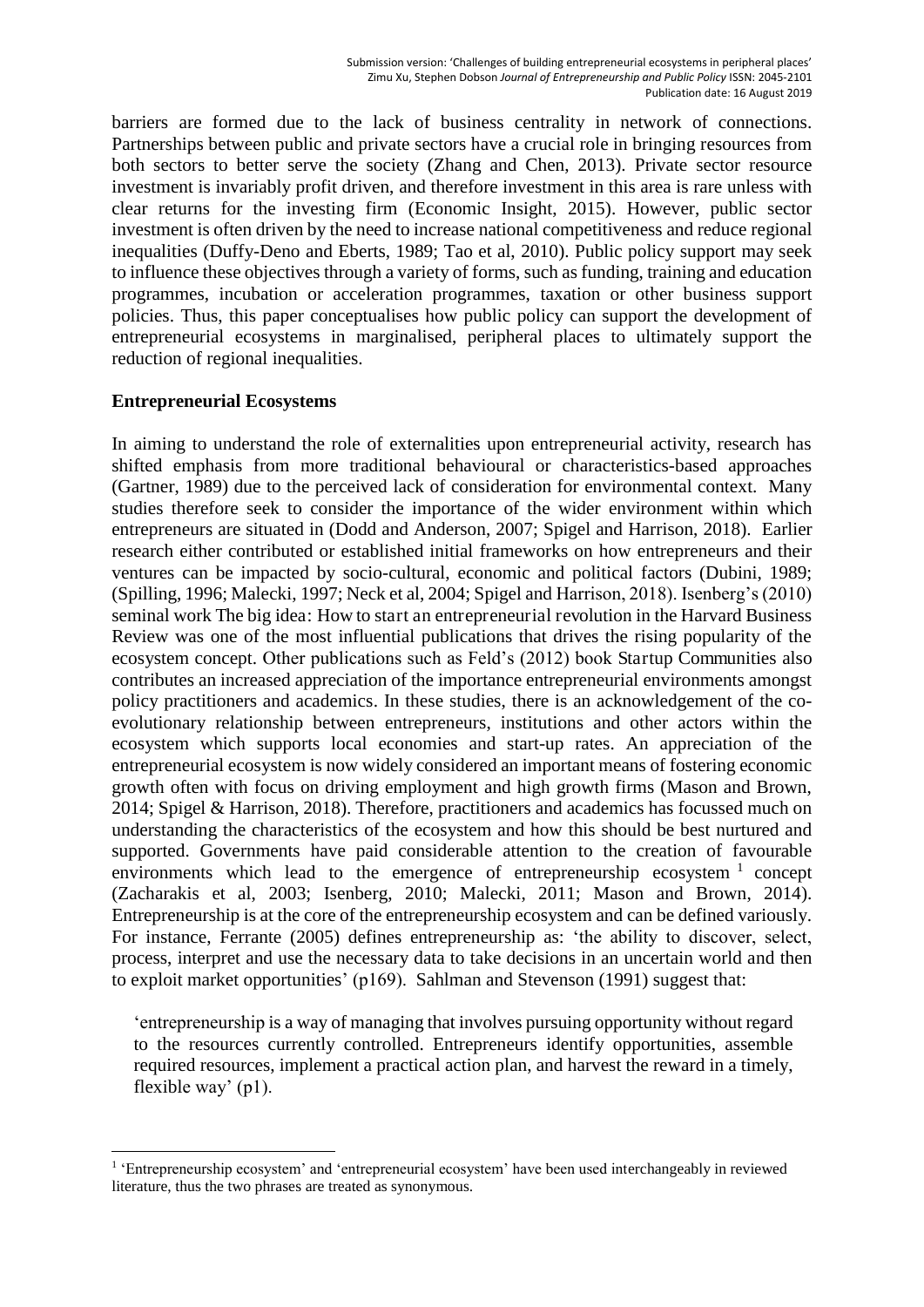Audretsch (1995; 2003) and Kao (1993) regard the act of generating change or innovation as the essence of entrepreneurship. In defining entrepreneurship, some attention has been focussed it being a process of identification and exploitation of opportunities (Corbett, 2005; Wempe, 2005; Ardichvili et al, 2003; Eckhardt and Shane, 2003). Dubin's (1978) theory building framework underpins much thinking in this area whereby opportunity identification is seen as resulting from a combination of personality traits, social networks, and prior knowledge. Interest in the psychology and traits of the entrepreneur have given rise to work focussing on cognition and learning (Corbett, 2005; Zahra et al, 2005).

The lack of consensus about entrepreneurship reflects its multidimensional nature (Audretsch, 2003) and so it is unsurprising that a variety of definitions of entrepreneurship ecosystems exist. A selection of definitions on the entrepreneurship ecosystem is presented in Table 1.

# **Insert Table #1 here**

Although the definitions of the entrepreneurship ecosystem are varied, four key properties can still be derived from the above table. Firstly, there are various actors and resources involved in the ecosystem such as entrepreneurs, customers, firms, venture capitals, universities, culture and market. Secondly, it is essential for actors within the ecosystem to maintain continuous healthy and dynamic interaction. Thirdly, the ecosystem needs to be productive, with productivity potentially realised in different forms such as jobs or revenue growth. Last but not the least, whilst ecosystems may vary in size, there should be an element of spatiality/locality.

Entrepreneurial ecosystem and sustainable regional development

Traditionally, entrepreneurship studies have tended to focus on entrepreneurs as individuals and their intrinsic characteristics (Shane, 2003; Borissenko and Boschma, 2016). However, criticism of emphasising individual traits has resulted in an increase of attention on the wider socio-economic environment that the entrepreneurial activities are undertaken within (Dodd and Anderson, 2007; Borissenko and Boschma, 2016; Spigel and Harrison, 2018). As a result of the shift from individual to a more systemic context described above, entrepreneurship literature has seen an increase in studies considering the role of regional resources and conditions in supporting entrepreneurs and entrepreneurial activities (Neck et al, 2004; Mason and Brown, 2014; Stam, 2015). This emphasis on locality and regions is reinforced in entrepreneurial ecosystem studies (Isenberg 2010; Frenkel and Maital 2014; Mason and Brown 2014) and the long-term sustainability of a region may be seen to depend on its ability to response and adapt to changes and shocks (Christopherson et al 2010). This ability is referred to by academics and policy makers as 'regional resilience' (Christopherson et al, 2010; Pike et al, 2010). So, whilst entrepreneurship may be considered a driving force for innovation and job creation, entrepreneurial ecosystems are particularly seen as an important factor in building resilient economies (Mason and Brown, 2014; Szerb et al, 2015; Spigel, 2017; Spigel and Harrison, 2018). Regional economic development can be significantly affected by various externalities such as a changing political system and new policy implementation, economic recession, socio-cultural shifts, industrial and technological change (Palekiene et al, 2015) and environmental disaster. Thus, resilience plays a key role in the sustainable development of the region in the long run (Palekienea et al, 2015). The importance becomes more visible when the place is experiencing or recovering from some kind of external shocks (Palekienea et al, 2015). Three main principles are summarised from the literature in building a diverse and coherent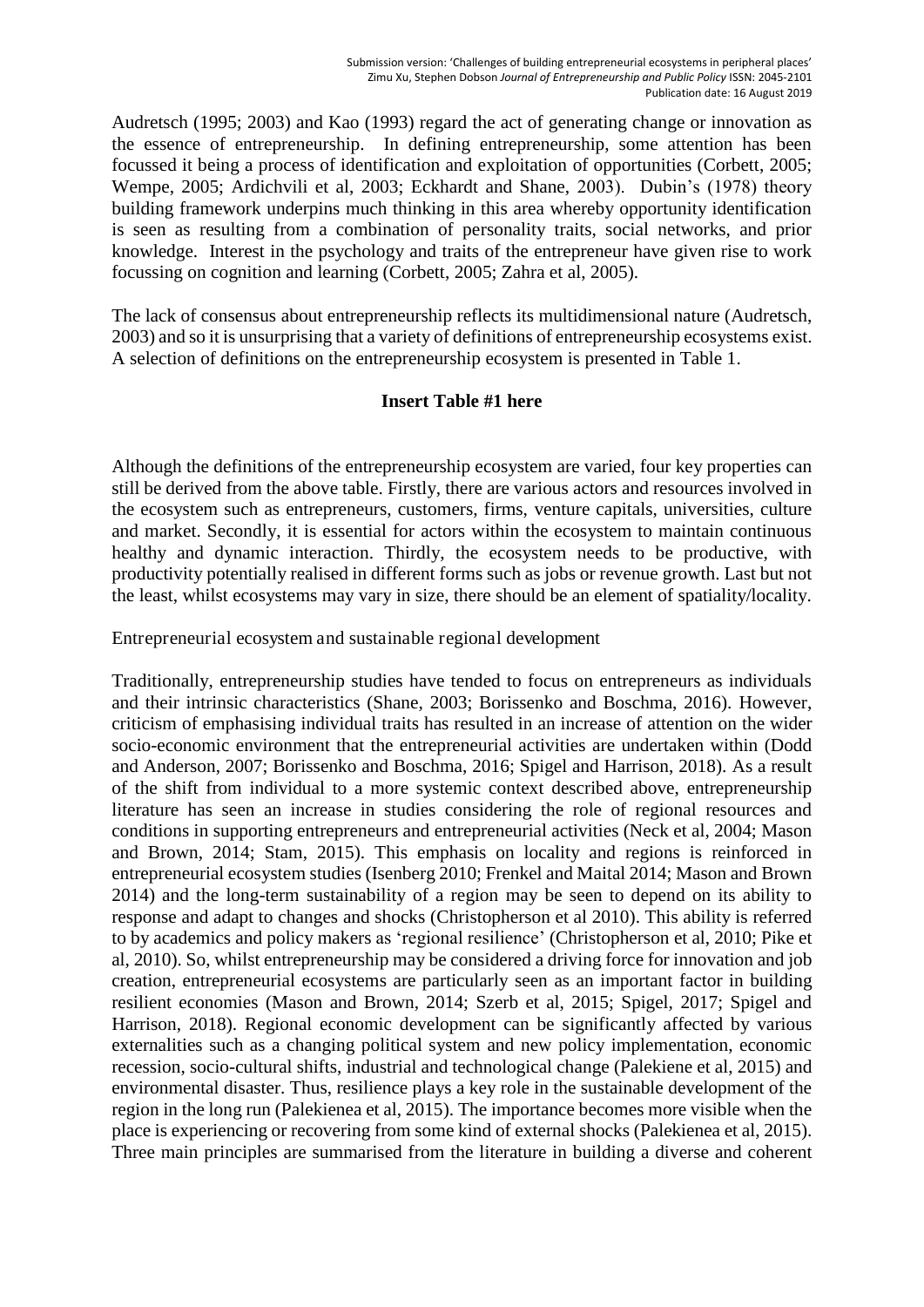entrepreneurial ecosystem to support regional resilience. These are: 1) transitional causes; 2) recycling of outcomes and outputs, and; 3) interaction of factors.

# Model Evaluation

Various models have been proposed in studying the concept of entrepreneurship ecosystems (e.g. Isenberg, 2011; Vogel, 2013; Mason and Brown, 2014; Stam, 2015) which may be broadly classified into two types: 1) flat structure or 2) causal. Isenberg's (2011) influential flat structure model stressed the uniqueness of nine dimensions which are offered as equallyweighted 'ingredients' of the ecosystem. These are: policymakers and public leaders; Financial actors; Culture impactors; Support organisations, event organisers; Educators and developers of human capital, and; Corporations. In comparison, Stam's (2015) model focuses on capturing the causal relations within the whole ecosystem. Stam criticizes the effectiveness of the entrepreneurial ecosystem approach and provides an alternative model by unifying key elements, outputs and outcomes as shown in Figure 1. The elements that Stam includes in the systemic and framework conditions resemble much what presented in Isenberg's model. The framework endeavours to provide explanation 1) how value is created through transitional causes; 2) how the outcomes and outputs can be recycled into those fundamental conditions, and; 3) how different factors within the system can interact with each other (Stam, 2015).

# **Insert Figure #1 here**

While the above models are valuable in understanding the components of a successful entrepreneurship ecosystem, there are other critical aspects that those models do not sufficiently consider. For instance, how do various factors influence the development of the ecosystem over time? Are those factors equally important in the evolution process? Is there a basis by which stakeholders within the ecosystem may raise the ecosystem to the next level as may be considered in the notion of Transformational Entrepreneurship (Ratten and Jones, 2018; Schoar, 2010). In this sense the evolutionary and dynamic nature of entrepreneurship ecosystems is of direct importance to those wishing to operationalise them (Mack and Mayer, 2016).

## Evolutionary Ecosystems

Whether we subscribe to a flat structure or a causal model of the ideal entrepreneurial ecosystem, it is equally important to understand how those ecosystems may evolve over time. A dynamic and self-sustaining ecosystem cannot be immediately implemented and often involves decades of continuous and collective effort (Neck et al, 2004; Mason and Brown, 2014; Mack and Mayer, 2016). The history of Silicon Valley for example may be traced back to as early as the 1970s, and development of Zhong Guan Cun (China's Silicon Valley equivalent) started in early 1980s and will not be where it is today without a serial of government supports. Some scholars divide the evolution process into several stages which broadly map to an organismic model used to describe firm growth, containing the phases of birth, growth, sustainment and decline (Mack and Mayer, 2016). Different forms of support for the ecosystem are acknowledged throughout this lifecycle with the emergence of an entrepreneurial ecosystem often thought to be closely linked to geographic locality to which talent is attracted (Mack and Mayer, 2016). During this 'birth' stage, the area can expect to witness rapid increase of start-ups for a relatively short period. Depending on the local conditions, constraints which can hinder business development are revealed relating to the factors identified above (i.e. how value is created through transitional causes; how the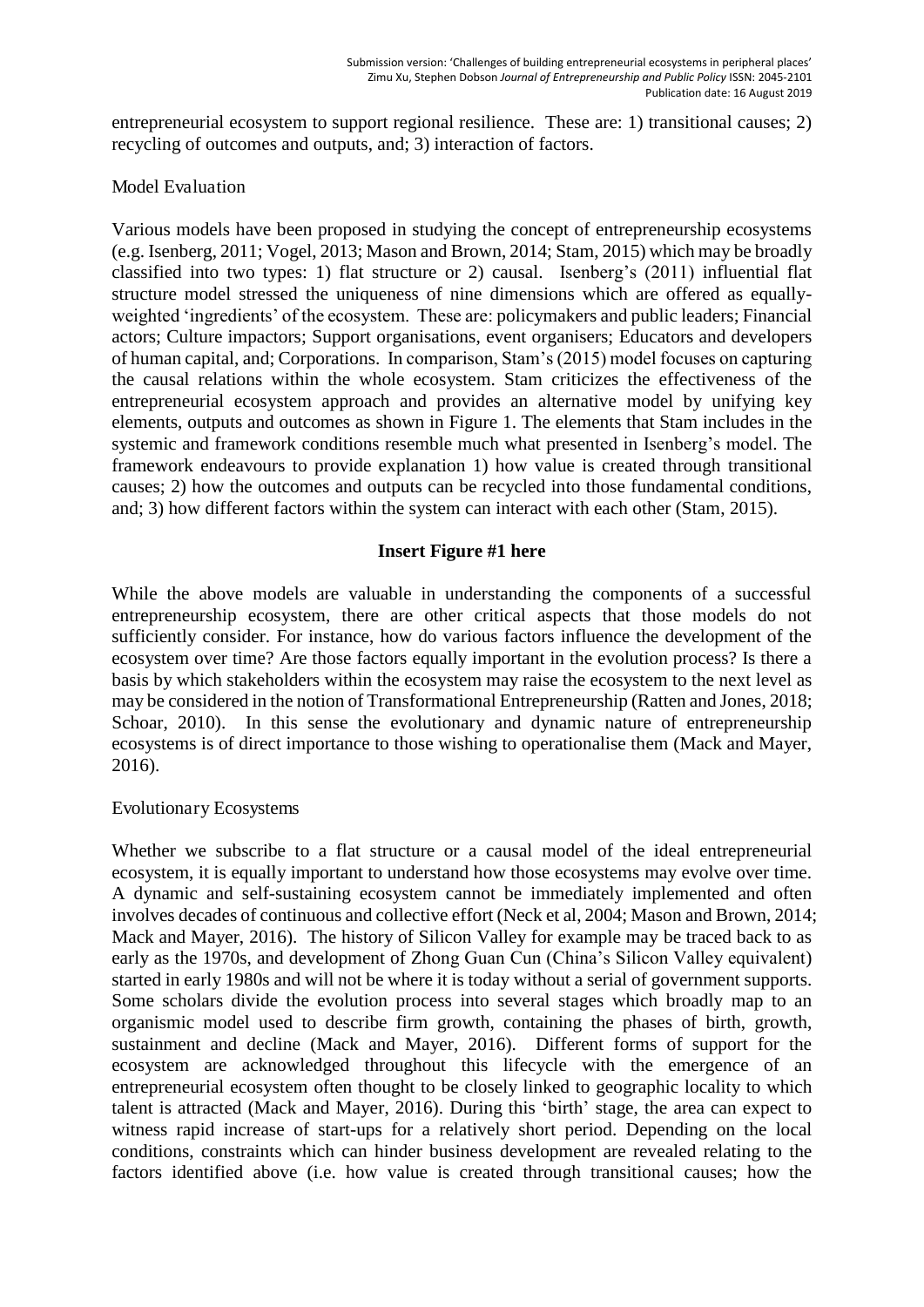outcomes and outputs can be recycled into those fundamental conditions, and; the presence and interaction of systemic factors) (as shown illustrated in Table 2).

As ecosystem evolve over time, activities such as spin-offs and entrepreneurial recycling are taking place more and more frequently (Mason and Brown, 2014). Entrepreneurs may also benefit from networks which start to form within the ecosystem (Mack and Mayer, 2016). Support demanded in this stage also start to shift priorities and often involves aspects such as network development, scale-up funding, and talent specialisation. This is a critical time for the newly emergent ecosystem and resilience to shocks from the internal and external environment (such as technology, industry or market change, or sudden removal of support from policy and/or finance) may lead to decline or complete collapse of the ecosystem.

However, it is important to stress that each ecosystem (or potential ecosystem) should be considered as distinct, which unique characteristics and as such requires location-specific programmes and support. For example, Isenberg (2010) urged governments to "stop emulating Silicon Valley" but "shape the ecosystem around local conditions." To recover from the economic downturn in 1990s, and encourage venture creations in the early 21<sup>st</sup> century, one of the barriers that Japan needed to overcome was the lack of knowledge about entrepreneurship and the negative cultural perception of start-up. Canada's thriving games industry benefited greatly from government tax incentives which attracted large industry players like Ubisoft to relocate to the country, becoming an anchor organisation for the industry of the region. So, whilst a matured and well-functioning entrepreneurship ecosystem is the result of an evolutionary process (Neck et al, 2004; Mason and Brown, 2014; Mack and Mayer, 2015). However, much of the attention has been given to the components of a successful ecosystem while limited discussions are on its evolution process over time (Cohen, 2005; Mack and Mayer, 2015).

Mack and Mayer (2015) attempt to contribute to this subject by studying Phoenix in Arizona as an example. Their conceptual model of ecosystem evolution contains four stages: birth, growth, sustainment and decline. Features of each stage are further explained from eight aspects: firm entries and exits, policy, finance, culture, support, human capital, markets and policy implications.

## **Insert Table #2 here**

Similarly, Mason and Brown (2014) believed that locations, where talent workers are attracted to, play an essential role when an entrepreneurship ecosystem first emerges. The process of spin-offs and entrepreneurial recycling activities are regarded as key in growing and developing an ecosystem. Changes of internal and external environment, such as technology advancement, may hinder the ecosystem development process (Mason and Brown, 2014). Mack and Mayer's (2015) model comprises Mason and Brown's (2014) explanation to some extent. For instance, they both identified the evolution nature of an entrepreneurial ecosystem and classified it into several stages, though the exact classification may vary. The spin-offs and entrepreneurial recycling activities cover various aspects as indicated in Mack and Mayer's (2015) model such as the re-investment of wealth which can be coined into the increase of finance. In addition, Mason and Brown (2014) provide an example with detailed explanations of reasons for the decline phase where Mack and Mayer (2015) discuss the outcomes. Specifically, in the decline phase, Mack and Mayer (2015) outline the situation where firm death rate increases dramatically; market, support, financial capital become unviable and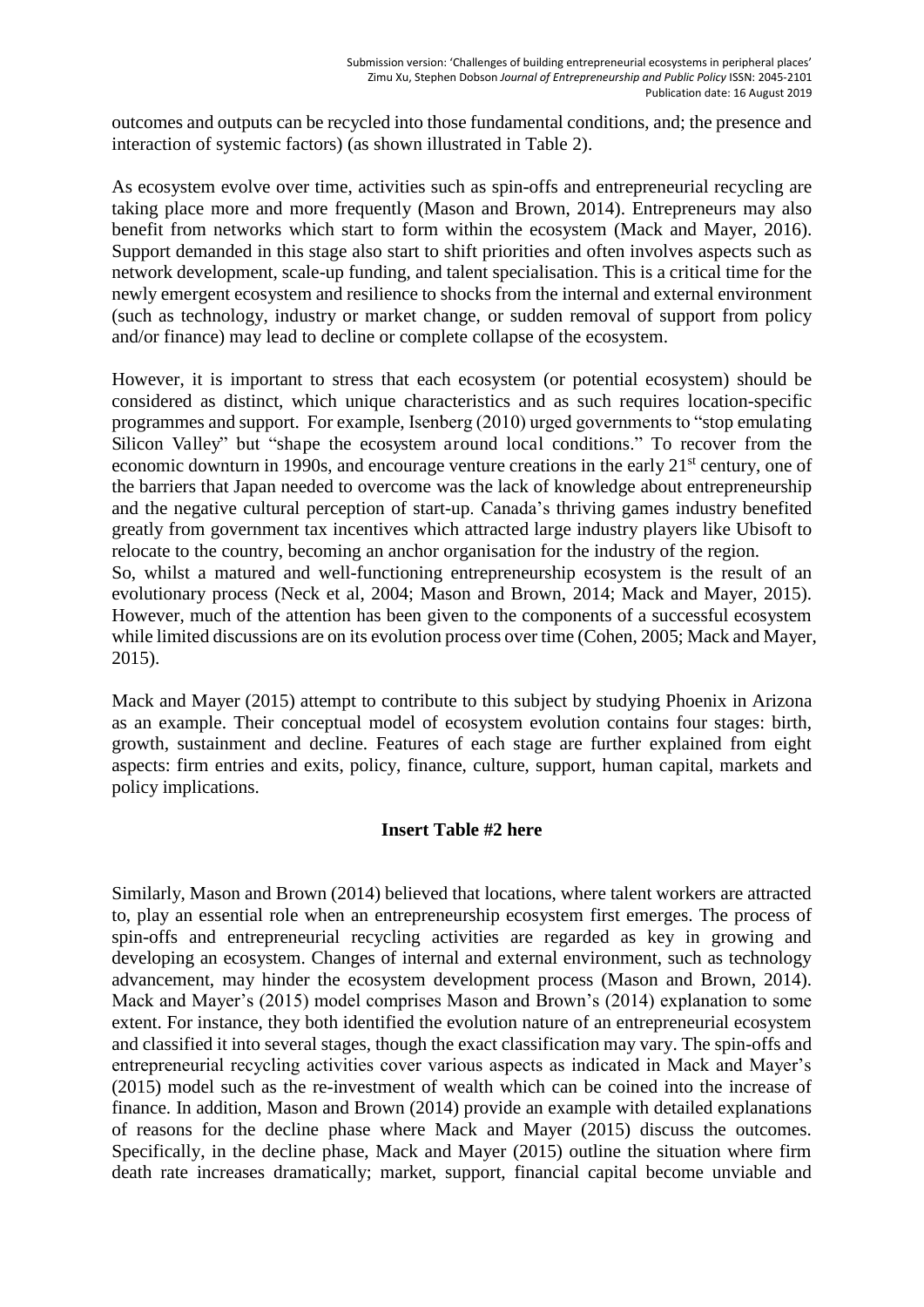culture also shifted away from entrepreneurial oriented. In comparison, Mason and Brown (2014) point out that an ecosystem could periodically or even permanently cease if not it is not able to sufficiently respond to industry or technological change. Moreover, Mack and Mayer (2015) argue that the various components carry different weights in the ecosystem development process. For instance, market opportunities, human resources, finances and culture are seen to be critical at the birth phase; whereas cultivated support programmes and policies are more important in development and sustainment phase (Mack and Mayer, 2015). When it begins to reach the decline phase, stimulation for the restoration process starts to become crucial (Mack and Mayer 2015). While acknowledging its positive impact, the significance of venture capital in the initial stage has been questioned Saxenian (1994), Feldman (2001), Garnsey and Heffernan (2005) and Mason and Brown (2014). For instance, Brown and Lee's (2014) report claims that only 4.8% of UK HGFs benefited from venture capital in their funding stage. A Kauffman report looks at Kansas City also reviews that only a small portion of HGFs out of the INC 500 companies had access to venture capital or angel investors (Motoyama et al, 2013). However, it is worth noting that the examples mentioned above have generated data and based their argument on HGFs in general, i.e. it is not clear whether those firms are in any entrepreneurial ecosystems. Nevertheless, it still provides valuable insights for the subject.

## **Challenges of building an entrepreneurial ecosystem in peripheral places**

# Finance

Finance is an important component for an entrepreneurial ecosystem. However, a great number of literature has shown that a company's geographical location affects its financing capability where innovative and growth-oriented companies tend to be influenced the most (Henderson, 2002; Brown, 2018). In particular, non-obvious localities such as peripheral and rural areas with "sparse bank branch" are seeing the worst impact (Brown, 2018). One of the main reason is caused by the operational distance defined as the distance between local borrowers and the decision-making centres such as HQ (Alessandrini et al, 2009; Brown, 2018). Various studies have shown the increased operational distance has hindered the SME's financing ability (Alessandrini et al, 2009; Flogel, 2016). There is also lack of equity funding providers in rural areas (Markley, 2001; Henderson, 2002). For instance, in the UK, venture capital and business angel focus their attentions mainly in central parts of the country such as London and Southeast of England (Mason and Pierrakis, 2013). However, limited evidence has been presented on whether or to what degree traditional financing options such as debt finance has been affected by companies' geographical location (Brown, 2018).

OECD (2012) believe that substantial investments can be attracted if the importance of peripheral areas to national economies can be recognised. In fact, the documented annual GDP growth per capita in OECD rural areas is at 1.7% during 1995 to 2011 period which is higher than the urban rate at 1.5% (OECD, 2016). Take the "green economy" initiatives as an example, over USD 1 trillion have been invested by OECD countries in green energy technologies where a large proportion is located in rural areas (OECD, 2016).

# Talents

Talents, especially those with high skills, is an essential driving force behind business (Henderson, 2002) and economic growth (Venhorst et al, 2010). However, the skill and education level of entrepreneurs in non-obvious localities is on average lower than major urban cities at least in some countries (Henderson, 2002; OECD, 2016). This lack of skilled workers can lead to higher production cost and less competitive advantages (OECD, 2016). On the other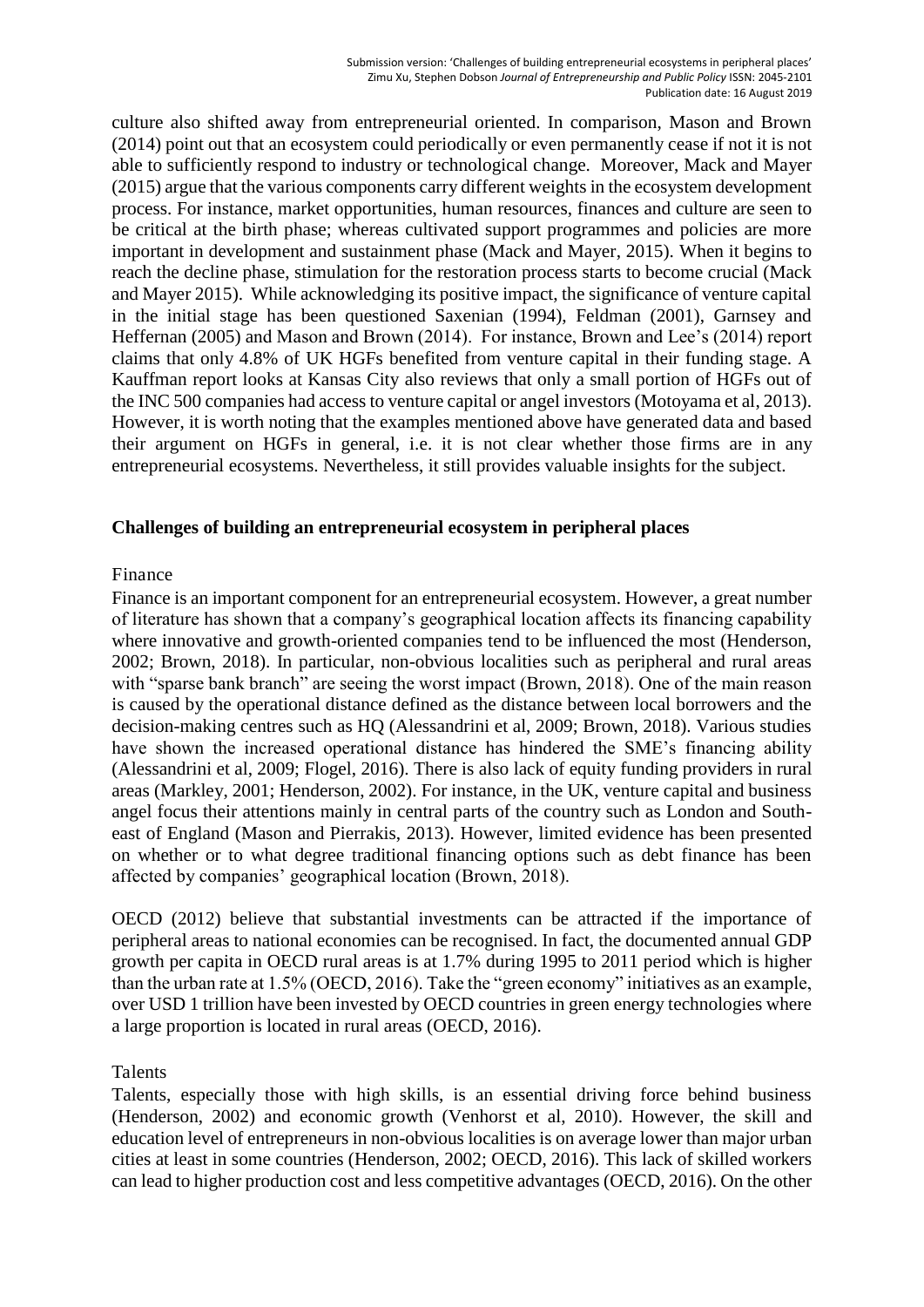hand, while it is well accepted that people with higher education levels is associated with higher level of spatial mobility, specific situations vary depends on local conditions and subject to individual restrictions (Van Ham et al, 2001; Venhorst et al, 2010). For instance, young skilled French workers leave the rural areas for employment (Detang-Dessendre, 1999) whereas unskilled rural Turkish workers are found to move to urban cities for jobs (Kirdar and Saracoglu, 2008). Female university graduates showed higher mobility level in UK (Faggian et al, 2007) and Italy (Coniglio and Prota, 2008). Thus, it is important to understand location conditions in developing an entrepreneurial ecosystem.

High potential individuals are often opportunity-driven and therefore more likely to move in seeking of better opportunities (Venhorst et al, 2010; Lekhanya; 2018). In comparison, peripheral areas tend to provide fewer opportunities which subsequently suffers from net loss of human capital (Venhorst et al, 2010). Thus, policy makers are keen to find ways to keep local university graduates to stay in the region as well as attract talents from outside (Venhorst et al, 2010). In addressing the skills gap, various training and educational programmes have been established by government and non-profit organizations (Henderson, 2002). Some have close relationships with local colleges or universities in various forms such as specific technical or general entrepreneurship degrees (Henderson, 2002).

## Socio-cultural environment

-

Entrepreneurship development requires a supportive socio-culture environment (Dabson, 2001; Isenberg, 2010). For instance, Naminse et al (2018) found a stronger positive relation between a supportive socio-culture capabilities<sup>2</sup> and entrepreneurship growth than education or economic capabilities among Chinese rural farm entrepreneurs. Particularly, earlier researchers (e.g. Granovetter, 1985; Johannisson and Nilsson, 1989) showed that culture plays an important role in supporting the success of economic actions. Similarly, various researchers (e.g. Knack and Keefer, 1997; Cooke and Wills, 1999; Temple, 2002; Westlund et al, 2014) argued that social capital is key to economic success especially in the long term. More recently, Fortunato et al (2016) revealed that higher entrepreneurship communities regard creating a supportive local culture at much higher importance level than lower entrepreneurship communities by comparing data from six communities in three US states. Rooks et al (2014) found that social capital varies among different cultural contexts. While social capital is important for entrepreneurs, it should not be viewed individually (Rooks et al, 2014). Thus, understanding local conditions of whether it hinders or encourages entrepreneurial activities is valuable for regions that are keen to build an entrepreneurial ecosystem.

However, there tend to be less recognition of entrepreneurial activities in peripheral places compared with major cities (Henderson, 2002). Poorer social-cultural environment for entrepreneurship in peripheral places can also come from the policy-makers' lack of understanding on local conditions. Various attempts have been made and can be made in raising entrepreneurship profile in the local communities such as organising business or entrepreneur training courses, awards, press releases and competitions (Henderson, 2002; Isenberg; 2010; North and Smallbone, 2006). In particular, North and Smallbone (2006) believe that it is important to offer a more inclusive entrepreneurial training programme that can particularly benefit the self-employment groups. Equally such programmes need to be coordinated to avoid duplications or gaps.

<sup>&</sup>lt;sup>2</sup> Socio-cultural capabilities of farm entrepreneurs include a democratic environment (freedom of expression), transparency in the management of village issues, and openness in decision-making processes (Naminse et al, 2018).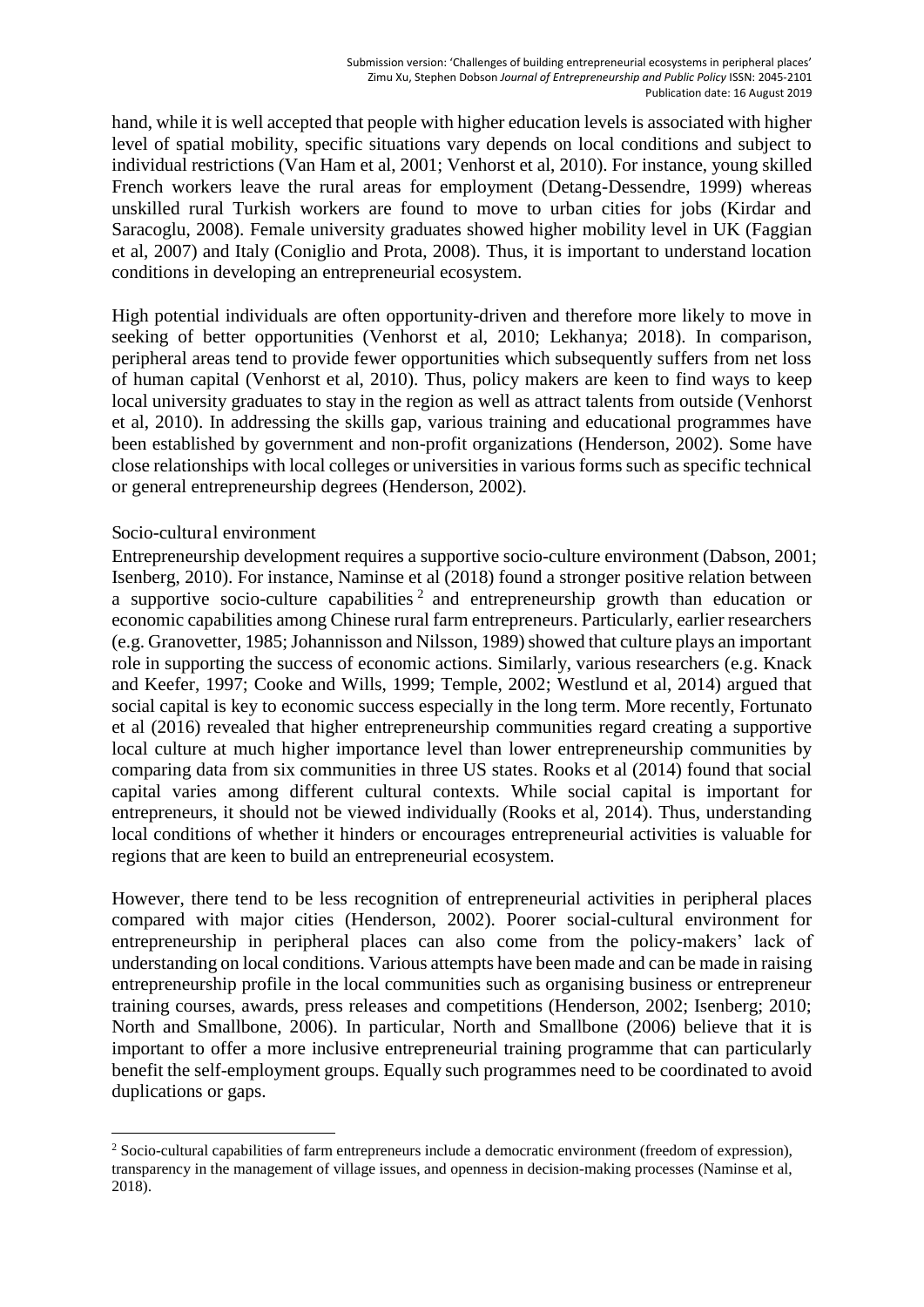## Infrastructure

The emphasis on infrastructure requirements differ depends on the nature of the business. For instance, the needs of businesses that primarily serve the local community (e.g. café, restaurants, shops) is different from businesses that are digital based and aim to serve national or international clients (e.g. e-commerce, digital gaming). Peripheral places tend to suffer from poorer transport infrastructure like frequent buses, trains or flights (Henderson, 2002). Such conditions pose barriers on goods transportation and knowledge sharing process and hinder the process of developing critical masses (Henderson, 2002) which in turn make it challenging to build an ecosystem where business concentration and effective floating of information and resources are key.

Internet is widely used in today's business world and played an essential role digital businesses (Grimes, 2003). However, despite the high internet coverage, peripheral localities are still lack of high-speed broadband compared with big urban cities which make it difficult to both attract digital business to locate in peripheral places and hinder the development of such businesses (Henderson, 2002, Grimes, 2003). The costliness for peripheral located start-ups and SMEs to gain high-speed internet access imposes a competitive disadvantage to its urban competitors especially in the digital economy and potentially widen the gap between peripheral and urban areas (Grimes, 2003). In the meantime, affordable access to broadband telecommunications infrastructure should be supported by necessary skills and services to uncover the maximum potential (Grimes, 2003).

# **Markets**

The economic and entrepreneurial potential of each peripheral places vary depends on many factors like available resources (exploited or untapped), industries distribution, geographical characteristics, changing needs and short-term trends in or outside the community (Henderson, 2002; OECD, 2016). For instance, locations with exquisite natural scenery attracts tourism related business (Henderson, 2002). Some rural areas may already have business with lower start-up cost such as restaurants (Henderson, 2002). North and Smallbone (2004) point out that there the rural areas should work on diversifying the farming and land-based industries in order to adapt to the changing market. Statistically, agriculture is no longer the main source of employment and income in many peripheral areas (OECD, 2016).

Other geographic characteristics such as population, distance to other communities, transportation infrastructure, internet accessibility or education institutions can also affect the entrepreneurial activities and the responsiveness to market in peripheral places (Henderson, 2002; OCED, 2016). For example, quality internet accessibility is a fundamental infrastructure requirement for digital businesses. It also provides a way for entrepreneurs in peripheral places to access the global market (North and Smallbone, 2004). Due to the generally low population density and small local market, businesses located in peripheral places need to look out for larger market (OECD, 2016). The digitalisation enables the marginal located businesses to response to the outside market and develop own competitive advantages in surviving the global environment (North and Smallbone, 2004).

# Policy

It is crucial to take the local condition into consideration when supporting entrepreneurship activities in peripheral places (North and Smallbone, 2004; OECD, 2016) as well as building an entrepreneurial ecosystem (Isenberg, 2010). While non-obvious localities may face similar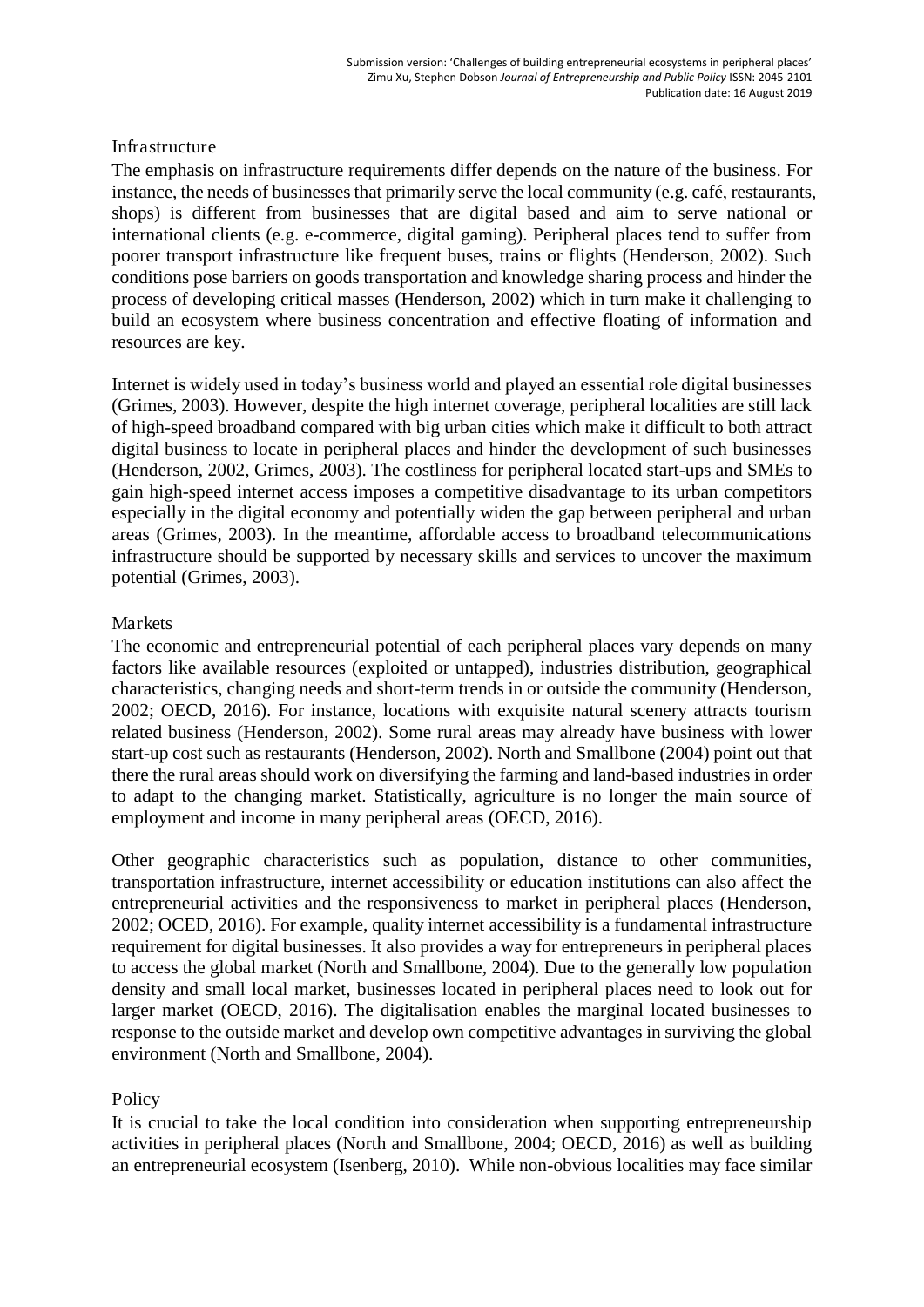challenges in terms of lack of resources, each place is different and have its own circumstances. Entrepreneurship policies are commonly realised in form of tax relief or credit and financial aids (Assibey-Yeboah and Mohsin, 2011). For instance, the Swedish Business Development Agency views investment tax credits, venture capital funds, seed and risk financing as critical elements in supporting early stage entrepreneurship activities; seed funds intend to commercialise university-based R&D outputs are provided in countries such as Australia, Netherlands and UK (Lundstrom and Boter, 2003; Lundstrom and Stevenson, 2005). While the pressure for measuring the effectiveness of those policies are increasing, it is also accepted that such effects can only be shown in a long term because aspects such as culture embeddedness and transformative influence require time to show the outcome (Szerb et al, 2007; Tominc and Rebernik, 2007; UNCTAD, 2012; Figueroa-Armijos and Johnson, 2016).

However, it is commonly found that many entrepreneurship policies are made based on policy makers' understanding or their assumptions on market inefficiencies which is questionable on how well those presumptions reflect the real situation (Assibey-Yeboah and Mohsin, 2011; Brown and Mason, 2014; Figueroa-Armijos and Johnson, 2016). For example, the tax credits which are commonly used to support technology invention or more risk inherent research (Wu, 2005; Figueroa-Armijos and Johnson, 2016). Although it is designed to provide support to the formation, growth and survival of the businesses against market competition and failure, both scholars and policy makers have presented conflicting views and evidence namely increased competition and inequality among businesses and reduction of government income etc. (Fritsch and Mueller, 2004; Mueller, 2008; Assibey-Yeboah and Mohsin, 2011; Hicks and LaFaive, 2011). As Johnson (2007) argues that local circumstances such as culture, existing businesses, market, funding accessibilities are all great influencers toward entrepreneurship development, same or similar policies may receive distinct results. For instance, research on the tax incentives provided by Michigan Economic Growth Authority (MEGA) Credits to businesses during 1995 and 2002 did not find any positive effect on employment and income at county-level (Hicks and LaFaive, 2011). In comparison, various tax credit incentives together with other supporting programmes are commonly regarded as key towards South Korea's advancement in entrepreneurship, particularly in the technology sector (Gilbert et al, 2004). Therefore, in recognising the significance of geographical characteristics, the 'one size fits all' approach needs changing (Brown and Mason, 2014; Mirzanti et al, 2015).

# **Conceptual Framework of Building Entrepreneurial Ecosystems in Peripheral Places**

As discussed in earlier sections, peripheral located communities often suffer from limited social, cultural and economic resources and lack of critical mass which are building blocks for entrepreneurial ecosystems. Thus, in order to build a well-functioned sustainable entrepreneurial ecosystem, peripheral regions need to overcome those barriers through collective efforts and holistic approach. As shown in Figure 2, in the process of developing a nascent community with potential into a matured entrepreneurial ecosystem, various aspects need to be addressed such as finance, talents, socio-culture environment, infrastructure, markets and policy.

# **Insert Figure #2 here**

Three principles for building an entrepreneurial ecosystem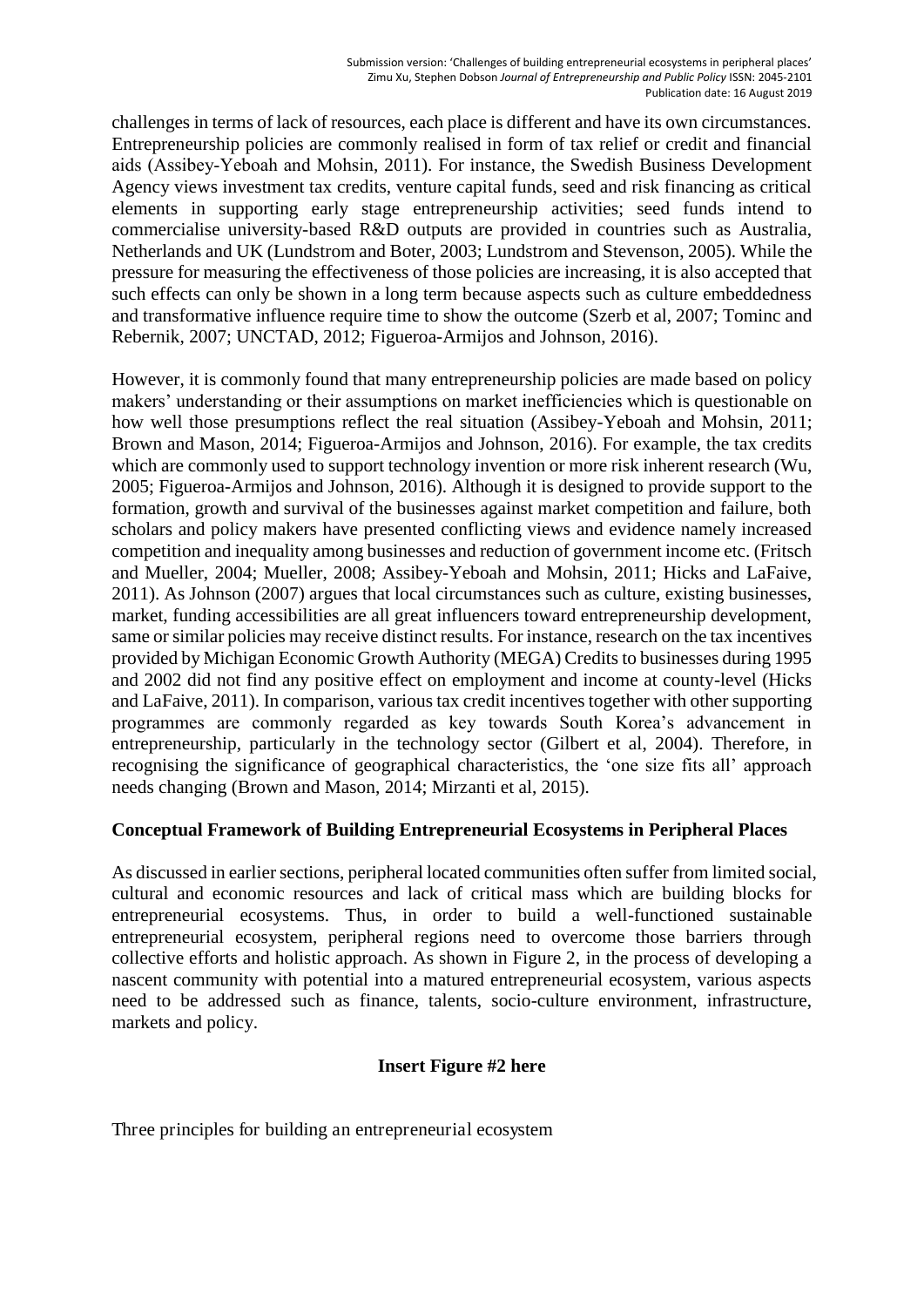#### 1. Adopt a collaborative approach

A number of attempts have been made to conceptualize a successful entrepreneurial ecosystem (Isenberg, 2011; Vogel, 2013; Mason and Brown, 2014; Stam, 2015). Whilst opinions vary on the precise components of an ecosystem, actors and elements can be broadly grouped into cultural, social, and material (Spigel 2017). In this case, a supportive culture may be considered as encouraging entrepreneurial activities and contributing to the sustainability of the region (Fritsch and Storey, 2014; Spigel, 2017). Social resources are described by Spigel as including network, venture capital, talents, mentorship and dealmakers (Spigel, 2017). Material elements comprise of the local institutions and organizations which support entrepreneurship (e.g. universities, incubators or accelerators, legal, infrastructure, public policies and programmes). However, for an effective ecosystem, it is not sufficient to simply have all the resources in isolation (Mack and Mayer et al, 2017). It is essential for different actors to work collaboratively in performing and supporting entrepreneurial activities (Roundy et al, 2017; Malecki, 2018).

## 2. Local context is central

There are no two regions with identical conditions and so an underlying principle of any ecosystemic approach should be that even the smallest of differences at the local level may combine to create complex and uncertain outcomes over time and at the broader scales. Merely try to copy "best practice" that worked successfully in other places without considering local context (e.g. socio-cultural environment, local networks, available resources and physical conditions) is more likely to cause problems than bringing in any tangible benefits (Isenberg, 2010; Mason and Brown, 2014; Motoyama et al, 2014). For instance, the "one size fits all" philosophy used by some policy-makers in developing entreneurship policy has been questioned and criticized by various scholars (Brown and Mason, 2014; Mirzanti et al, 2015). Entrepreneurship policies are formed based on incomplete understanding and assumptions made about market inefficiencies and so it is debatable as to whether these match expectations and local realities (Assibey-Yeboah and Mohsin, 2011; Brown and Mason, 2014; Figueroa-Armijos and Johnson, 2016). As Johnson (2007) points out that individual local conditions vary in aspects like culture, market, funding, infrastructure are all potentially fatal influencers on the region's entrepreneurship development, same or similar policies may well result in vary different outcomes. Therefore, it is key take specific local context into consideration when building an entrepreneurial ecosystem particularly in peripheral areas (Isenberg, 2010).

## 3. Time (Having a long-term vision)

A well-functioned sustainable entrepreneurship ecosystem does not appear overnight, there is a long evolutionary process involved (Neck et al, 2004; Mason and Brown, 2014; Mack and Mayer, 2015). Indeed, Feld (2012) believes that it requires minimum 20 years with continuous and appropriate collective efforts to build such an ecosystem in a place. During this long journey, various aspects need to be addressed like culture, key actors, resources, networks and systems (Isenberg, 2010; Mason and Brown, 2014). In order to survive and grow in this dynamic world and response to the ever-changing market, key stakeholders within the ecosystem need to response wisely to changes, may it be internal or external. As shown in Table 2, support mechanism' priorities change as the ecosystem evolve at different stages: talents, market, finance and culture are key at the birth stage; carefully designed support programme and policies that suits local needs are essential at later stages (Mack and Mayer, 2015). However, it also worth noting that, while government plays a key role in nurturing an entrepreneurial ecosystem in a peripheral area, long-term sustainability is the goal which implies that policy-makers should be carefully to develop an ecosystem that can gradually grow out the potentially over reliance on public subsidize (Isenberg, 2010). In this process, success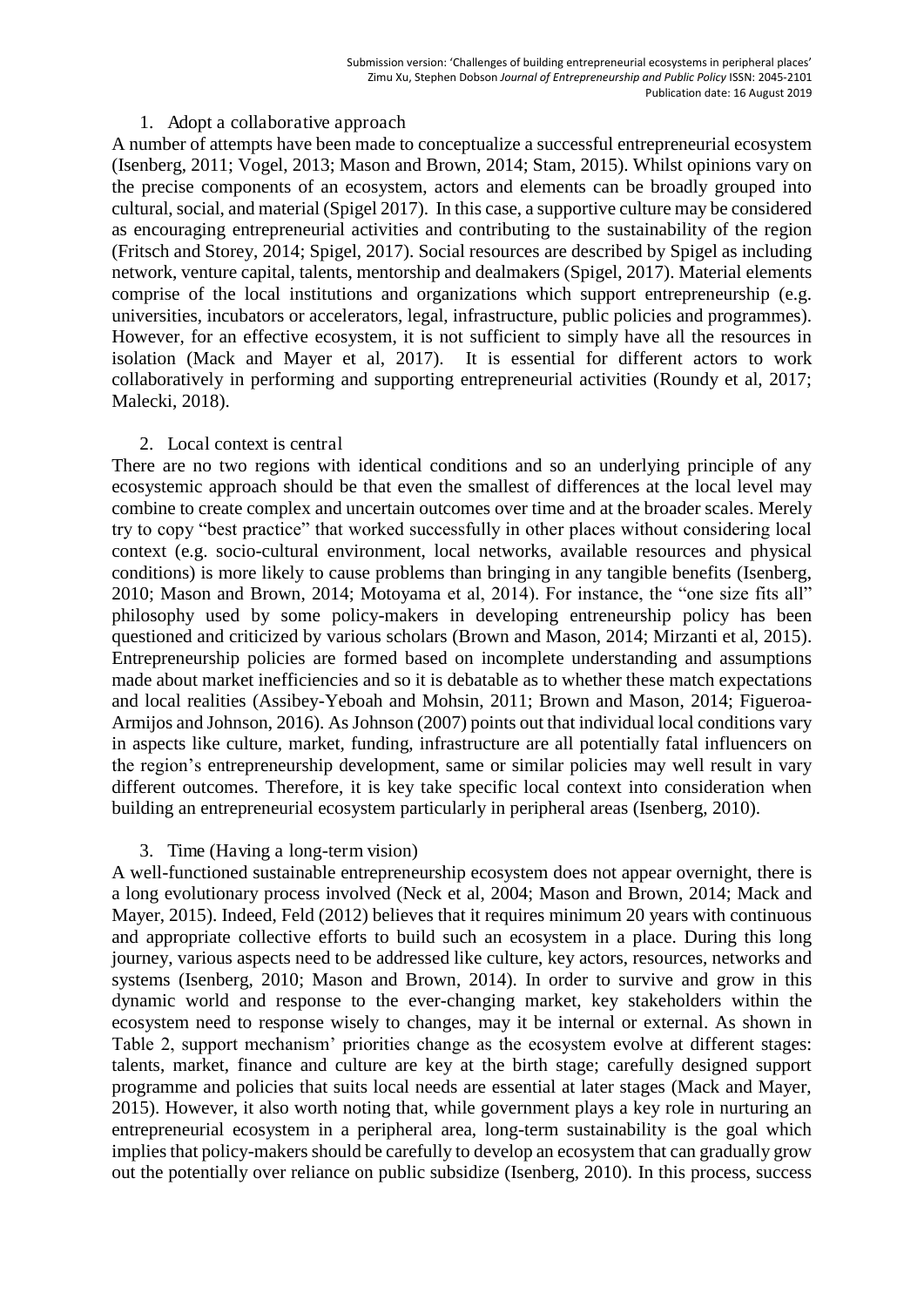can build on success: a successful "role-model" like company can not only contribute to the ecosystem in turns of attracting resources but also having the spill-over effect.

Case Study: Unpacking the dynamic evolutionary conceptual framework

As an illustrative case to support the conceptual development of this paper from the literature, we will now explore the developing entrepreneurial ecosystem in the case of a digital gaming cluster in Guildford, a town with in the UK. The main reasons of choosing gaming industry are three folded. Firstly, it is a fully digitalised industry and therefore can demonstrate the potentials and opportunities that digital economy brings. Secondly, gaming businesses do tend to concentrate a geographical location over time and demonstrate the dynamic evolutionary process of an emerging entrepreneurial ecosystem. Last but the least, the industry has a high requirements on talents and needs coherent support like legal, accountancy, investment and policy and therefore a good example to put theories into context.

The early development started in the 1980s with one person, Peter Molyneux, who co-funded the Bullfrog Productions Ltd and then brought a leading publisher, Electronic Arts (EA), on board back then (Heritage, 2014; Batchelor, 2015). After developing several hit titles, the studio was then acquired by EA in 1995 which then triggered a growth period of the region with more studios established in the early 1990s. Later, various acquisition activities took place in the region. With this initial concentration of talents and companies, game developers then started to move between companies or set up their own ventures in Guildford. For instances, companies like Lionhead Studios, Mucky Foot Productions, Media Molecule, Intrepid Computer Entertainment, Big Blue Box Studios and 22Cans were all originally set up by game developers who previously worked at Bullfrog. Echoed with Ruggill et al's (2016) work, the development of the Guildford's gaming ecosystem benefited from the larger companies spillover effect and the resources recycling processes. The expansion of the original companies started with initial investment which then attracted right talents into the region. When talents are present in the region, their entrepreneurial behaviours can be triggered for various reasons. As Mason and Brown (2014) suggested that the decisions could be more proactive as entrepreneurs decide to take the risk and set up new ventures to explore opportunities. In the contrast, it may be a more passive action that employees are forced to response to unfavourable situations such as businesses contraction or closure (Mason and Brown, 2014). For instance, it is reported that Peter Molyneux founded the Lionhead Studios because of his frustration on focusing too much on the commercial side of the business in his previous position. It also worth noting that developing global-recognised successful games is at the heart of this development: it is owing to previous successes, continues resources can be attracted to the company and subsequently the region.

As the regional ecosystem become more successful and increasing recognised in the global market, resources started to be attracted to the region such as funding and talents. In Guildford case, funding comes from places like US, China, Japan and Korea. With sufficient finance, studios then able to hire more people and naturally grown the community over time. Gradually, a supportive socio-cultural environment is developed. As Batchelor (2015) writes "such a high centration of developers has created a friendlier community than you might expect. While rivalries exist, they never escalate into animosity." However, to achieve further growth, a more coherent and holistic support mechanism are demanded (Isenberg, 2010; Mason and Brown, 2014). For instance, in order to retain and enhance Guildford's global reputation as a significant games development hub, this entrepreneurial ecosystem still need to work on training, retaining and attracting right people to the region, accessing more funding opportunities, providing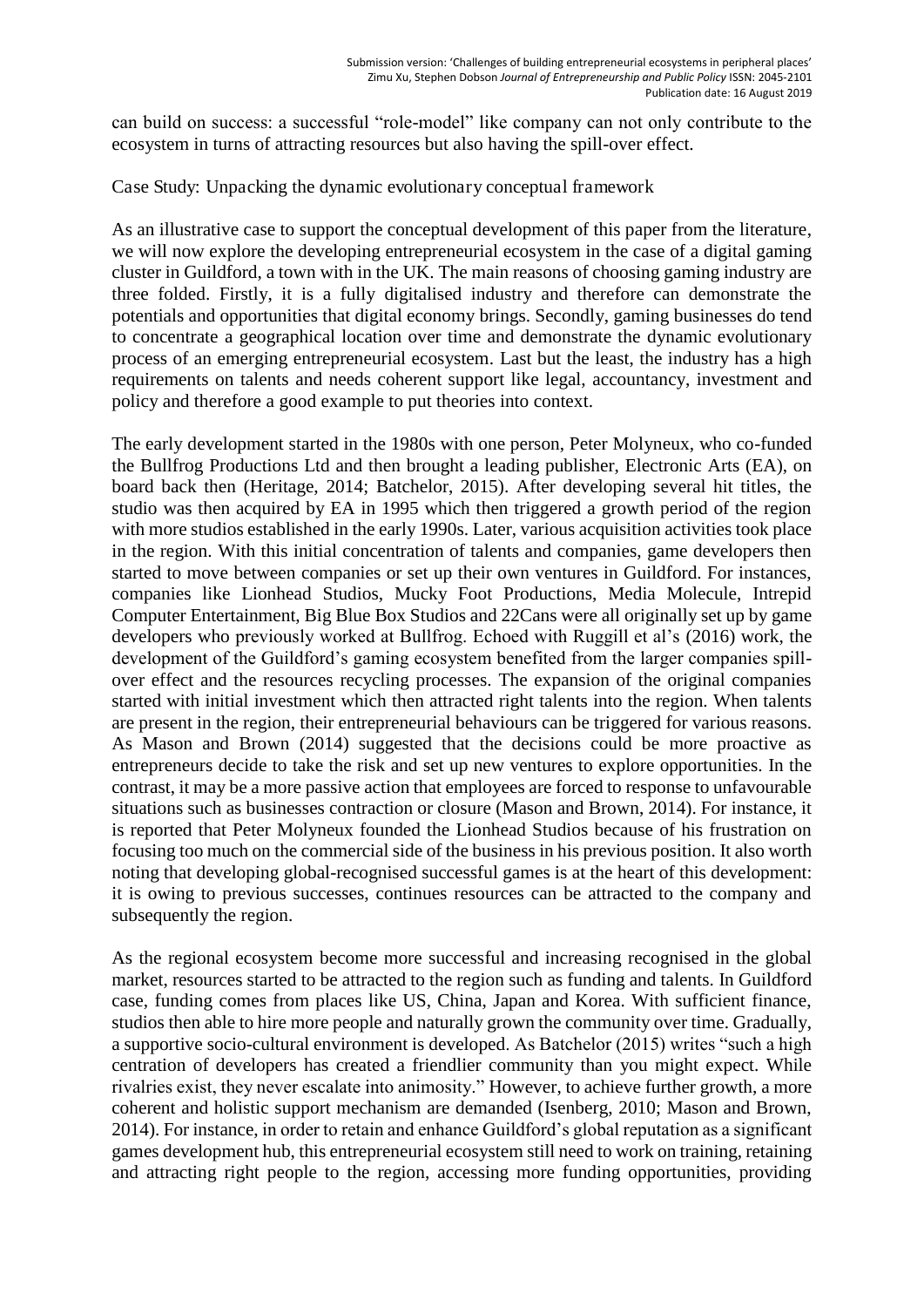appropriate professional support and accessible and convenient infrastructure (Hurley, 2017). In a digital age, a lot of the resources can be sourced beyond the local region and look at in a global context. In case of Guildford, it may not too far to think about bring investment companies into the region, but it has already attracted investments from outside the countries like US, China and Korea benefiting from the increasing connected digital economy. Similarly, while it may be most convenient for businesses if professional supports like legal or accountancy located nearby, businesses can still get required services from providers located outside the region. Therefore, in developing an entrepreneurial ecosystem in peripheral places, it is important to realise that many resources that are lacking locally can potentially be accessed nationally or internationally in this digital age.

A matured and sustainable entrepreneurial ecosystem in peripheral places may look different than the ones in major urban cities. Due to the relatively low population concentration, it may never have all the players desired (e.g. investors, marketing or PR) located in the same area. However, resources can be accessed globally if the appropriate infrastructure and support mechanism were set up. Thus, it is key to understand the local potential and approach the region with a flexible mindset. In case of Guildford's developing entrepreneurial ecosystem, unique competitive advantages come from the traceable reputation on producing quality and popular games. In maintaining and exploring such advantages, the fundamental local resource is talents. Other aspects such as finance, socio-cultural environment can follow after. However, governments and policy play an unneglectable role in shaping the ecosystem. For instance, broadband and transport infrastructure development and upgrade rely primarily on government efforts.

# **Discussion**

A well-functioned sustainable entrepreneurial ecosystem consists of various actors and resources that located in a close proximity (Isenberg, 2010; Masson and Brown, 2014). Rich in resources such as finance, human capital, socio-culture capital, infrastructure, supports and demand is an essential characteristic of an entrepreneurial ecosystem (Isenberg, 2010; Masson and Brown, 2014, Stam; 2015; Spigel and Harrison, 2018). However, peripheral places are often suffer from lack of finance and right talents (Henderson, 2002; Brown, 2018). Low entrepreneurial profile region are often associated with less supportive socio-cultural environment (Fortunato et al, 2016). Peripheral places tend to have poorer transport infrastructure (Henderson, 2002) and quality broadband coverage (Grimes, 2003) which poses challenges for the regions to develop their own competitive advantage and compete in the global market. Governments play an important role in developing an entrepreneurial ecosystem (Mason and Brown, 2014). However, there are various challenges to develop appropriate supportive policy that best suits the particular peripheral place. For instance, local governments need to change their mindsets and work on diversifying the land-based businesses profiles (North and Smallbone, 2004; OECD, 2016). To do so, governments need to be able to recognise the potentials that emerge from the local region and nurture it to grow into a potentially entrepreneurial ecosystem. However, in many parts of the world, politicians still has a reputation for developing policies and programmes out of assumptions which later become more damaging than supportive (Assibey-Yeboah and Mohsin, 2011; Brown and Mason, 2014; Figueroa-Armijos and Johnson, 2016). But it should be well recognised that right policy interventions can become the engine of entrepreneurial ecosystem development in peripheral areas and it should be. For instance, the "green economy" initiative brings in large bulk of a USD 1 trillion investment in rural areas (OECD, 2012). Zhong Guan Cun's development is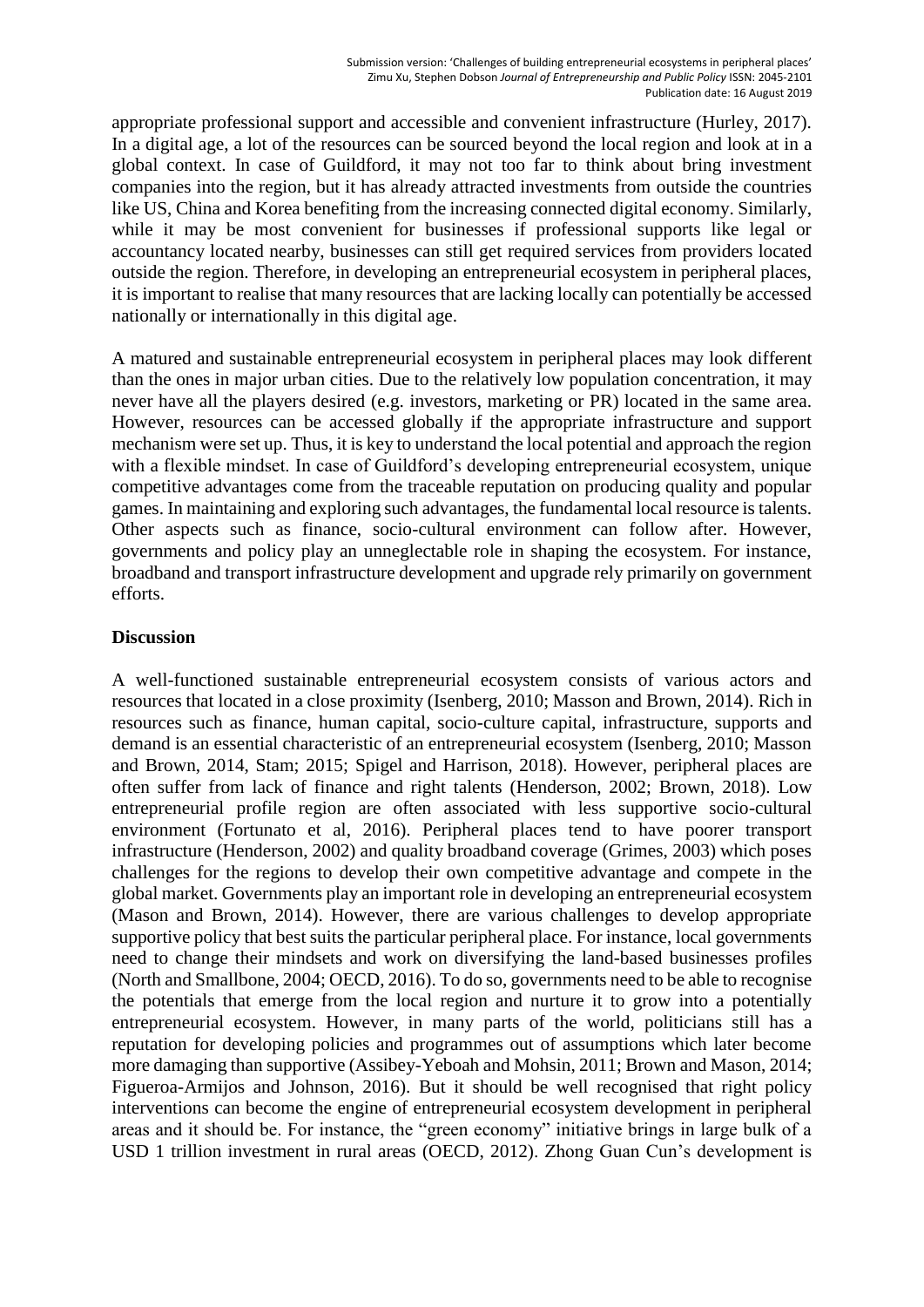resulted from the Chinese government's initiative to develop a technology-driven entrepreneurial ecosystem.

As illustrated in the conceptual framework, peripheral place can take advantage of the digital technology and building an entrepreneurial ecosystem of its own kind through a holistic collaboration to tackle issues around finance, talents, socio-culture environment, infrastructure, markets and policy. Exiting urban entrepreneurial ecosystems (e.g. Silicon Valley, Boston, New York, Shanghai) tend to have all key resources concentrate within the region. However, this strong regional focus can be challenged in this digitalised era. With the help of digital technology, resources can be obtained beyond the local region to support entrepreneurship activities and subsequently the development of entrepreneurial ecosystems in peripheral places. It is also critical to understand that those resources should not be situated in isolation but integrates and collaborate as a whole to offer a coherent and holistic supporting environment for entrepreneurs and businesses to grow (Mason and Brown, 2014). For instance, in case of Guildford's gaming industry, talents attract investments and investments then bring in more talents which then build the foundation of the emerging ecosystem. However, it would not be the case if appropriate infrastructure was not set up and the wider global market was not accessed. Governments' recognition of the importance of the industry also helps the development of the ecosystem.

As Neck et al (2004), Mason and Brown (2014), Mack and Mayer (2016) argued, the entire maturity process of an entrepreneurial ecosystem takes decades. In this evolutionary process, activities and interactions are dynamic and change over time which requires actors within to react accordingly particularly the policy makers. In peripheral places, critical observation and carefully crafted support programme are the foundations of growing with its growing ecosystem. In case of Guildford, the initial development requires appropriate infrastructure so that development activities can take place. However, as the ecosystem evolves, emphasis start to focus on how to not only train and attract right talents but how to keep them particularly under the uncertainty brought by Brexit. As the ecosystem keeps growing, requirements on infrastructure evolves as well. For instance, more and possibly larger office space is demanded as companies grow which signals that there is need to review the town planning to meet the growing needs. Thus, it is essential for policy makers and other actors within the ecosystem of peripheral places to take the local context into consideration and plan with a long-term evolutionary and critical view.

## **Conclusions, Limitations and Future Research**

Peripheral places face many challenges in building well-functioning, sustainable entrepreneurial ecosystems due to its remoteness and lack of resources. However, as illustrated in the conceptual framework, coherent and holistic efforts to develop finance, talents, sociocultural environment, infrastructure, markets and policy can help foster vibrant ecosystems. However, stakeholders and policy-makers, need to consider the three main principles of building an entrepreneurial ecosystem: adopting a collaborative approach; grounding interventions in the local context; and building with a long-term vision. This conceptual framework of building an entrepreneurial ecosystem in peripheral places integrates research on the increasingly popular concept of the ecosystem with the specific contextual issues of peripheral places.

The paper discusses characteristics of an entrepreneurial ecosystem and identifies challenges that peripheral places face and the possible ways to address these. The focus has been on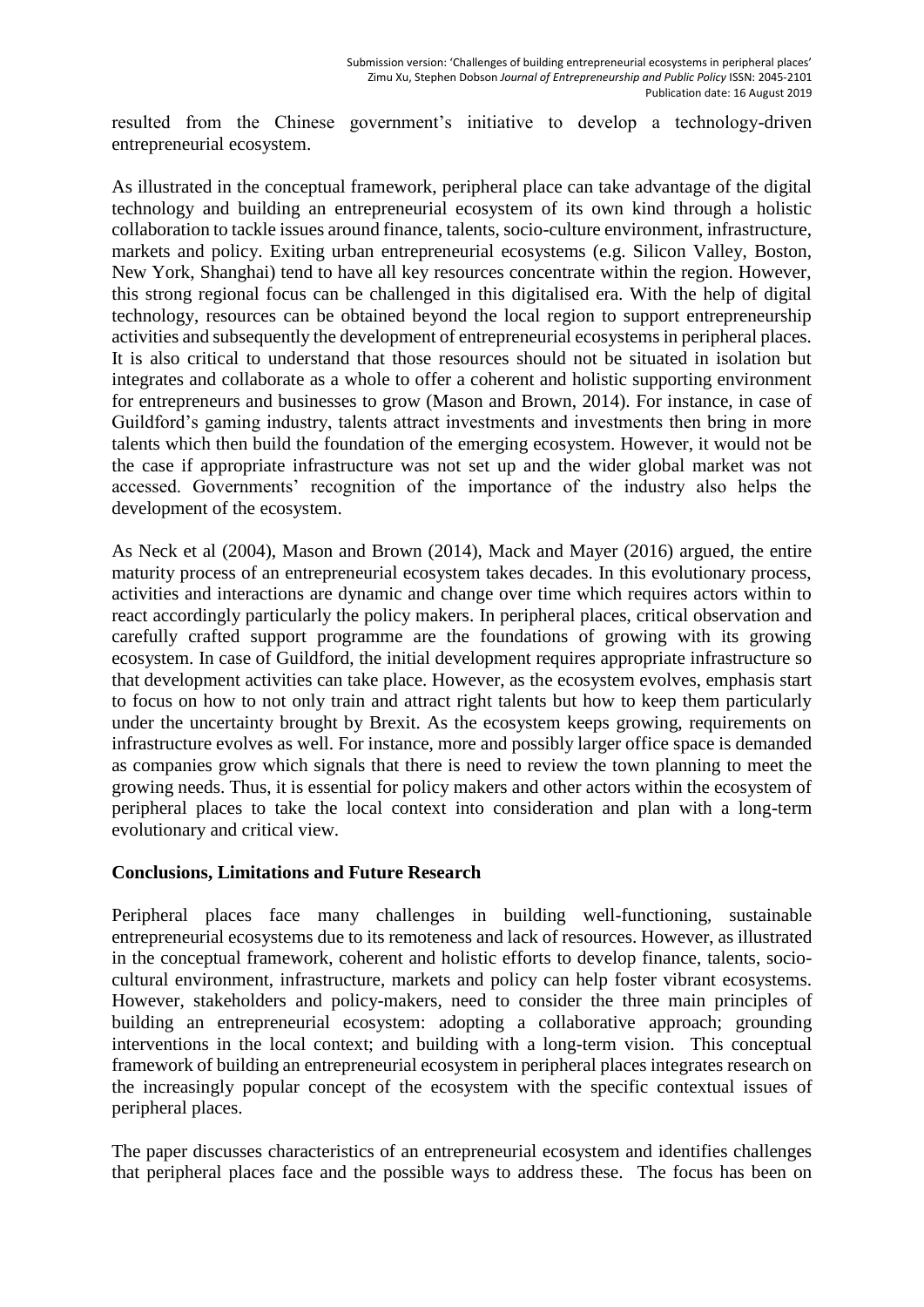developing a conceptual framework to inform future empirical research with data from peripheral places. Potential research avenues may also look at how digital technology can transform peripheral places and support entrepreneurial ecosystem growth and development. Moreover, specific conditions of peripheral places vary dramatically, thus a further typological work will enhance our understanding of impacts of local context.

# **References**

Acs, Z. (2006), "How is entrepreneurship good for economic growth?", Innovations: technology, governance, globalization, 1(1), pp. 97-107.

Acs, Z.J., Autio, E. and Szerb, L. (2014), "National Systems of Entrepreneurship: Measurement Issues and Policy Implications", Research Policy, 43(3), pp. 449–476.

Alessandrini, P., Presbitero, A. F. and Zazzaro, A. (2008), "Banks, distances and firms' financing constraints", Review of Finance, 13(2), pp. 261-307.

Aryal, G., Mann, J., Loveridge, S. and Joshi, S. (2018), "Exploring innovation creation across rural and urban firms: Analysis of the National Survey of Business Competitiveness", Journal of Entrepreneurship and Public Policy, 7(4), pp. 357-376.

Assibey-Yeboah, M. and Mohsin, M. (2011), "Investment Tax Credit in an Open Economy with External Debt and Imperfect Capital Mobility", Economic Record, 87(279), pp. 629- 642.

Audretsch, D. (1995), Innovation and Industry Evolution, MIT Press, Cambridge.

Audretsch, D. (2003), Entrepreneurship: A Survey of the Literature, Office for Official Publications of the European Communities, Belgium.

Audretsch, D. and Belitski, M. (2016), "Entrepreneurial Ecosystems in Cities: Establishing the Framework Conditions", Journal of Technology Transfer, 42(5), pp. 1030-1051.

Batchelor, J. (2015), "Region Focus: Guildford's games hub", available at: <https://www.mcvuk.com/development/region-focus-guildfords-games-hub> (accessed 6 Oct 2018).

Borissenko, Y. and Boschma, R. (2016), "A Critical Review of Entrepreneurial Ecosystems: Towards a Future Research Agenda", available at: <http://econ.geo.uu.nl/peeg/peeg1630.pdf> (accessed 7 Oct 2018).

Bosma, N., Acs, Z.J., Autio, E., Coduras, A. and Levie, J. (2008), Global entrepreneurship monitor. Executive report, pp.1-67.

Brown, R (2018), "Regional Differences Accessing Finance in UK SMEs: Do They Matter?", available at: [https://www.enterpriseresearch.ac.uk/wp-content/uploads/2018/10/No6-SOTA-](https://www.enterpriseresearch.ac.uk/wp-content/uploads/2018/10/No6-SOTA-Regional-Differences-Accessing-Finance-R.-Brown-1.pdf)[Regional-Differences-Accessing-Finance-R.-Brown-1.pdf](https://www.enterpriseresearch.ac.uk/wp-content/uploads/2018/10/No6-SOTA-Regional-Differences-Accessing-Finance-R.-Brown-1.pdf) (accessed 10 Oct 2018).

Brown, R. and Lee, N. (2014), Funding Issues Confronting High Growth SMEs in the UK, Institute for Chartered Accountants in Scotland, Edinburgh.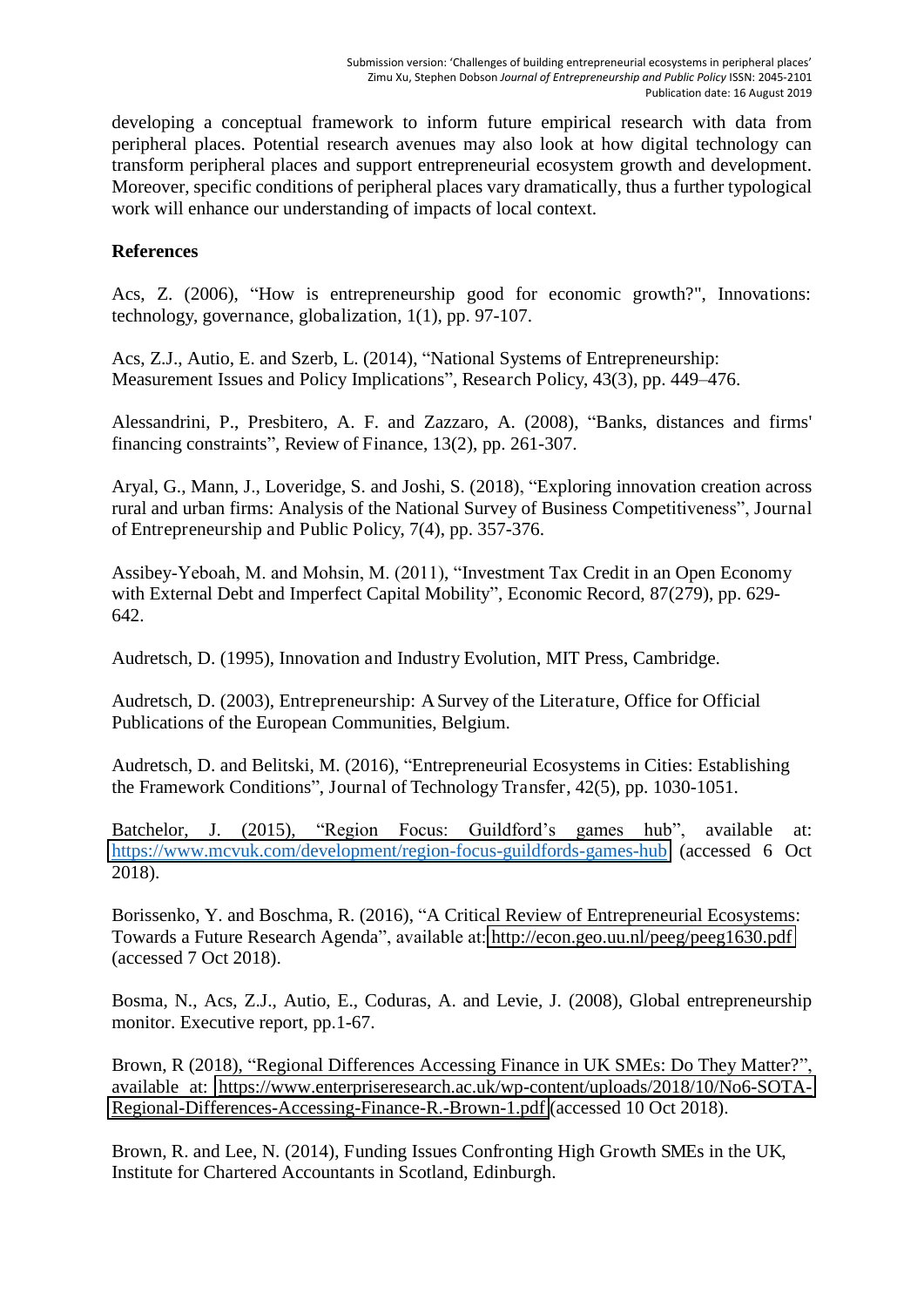Christopherson, S., Michie, J. and Tyler, P. (2010), "Regional Resilience: Theoretical and Empirical Perspectives", Cambridge Journal of Regions, Economy and Society, 3(1), pp. 3- 10.

Cohen, B. (2005), "Sustainable Valley Entrepreneurial Ecosystems", Business Strategy and the Environment, 15(1), pp. 1-14.

Coniglio, N.D. and Prota, F. (2008), "Human Capital Accumulation and Migration in a Peripheral EU Region: The Case of Basilicata", Papers in Regional Science, 87(1), pp. 77–96.

Cooke, P. and Wills, D. (1999), "Small firms, social capital and the enhancement of business performance through innovation programmes", Small Business Economics, 13(3), pp. 219-34.

Dabson, Brian (2001). "Supporting Rural Entrepreneurship," Exploring Policy Options for a New Rural America, pp. 35-48.

Detang-Dessendre, C. (1999), "Reciprocal Link between Exit from Unemployment and Geographical Mobility", Environment and Planning A, 31(8), pp. 1417–1431.

Dobson, S., Maas, G., Jones, P. and Lockyer, J. (2018), "Experiential Learning Through the Transformational Incubation Programme: A Case Study from Accra, Ghana", Experiential Learning for Entrepreneurship, pp. 225-244.

Dodd, S.D. and Anderson, A.R. (2007), "Mumpsimus and the Mything of the Individualistic Entrepreneur", International Small Business Journal, 25(4), pp. 341–360.

Dubini, P. (1989), "The influence of motivations and environment on business start-ups: Some hints for public policies", Journal of Business Venturing, 4(1), pp. 11–26.

Duffy-Deno, K.T. and Eberts, R.W. (1989), "Public infrastructure and regional economic development: a simultaneous equations approach", working paper, Federal Reserve Bank of Cleveland, August.

Economic Insight. (2015), "What is the relationship between public and private investment in science, research and innovation?", available at: [https://assets.publishing.service.gov.uk/government/uploads/system/uploads/attachment\\_data](https://assets.publishing.service.gov.uk/government/uploads/system/uploads/attachment_data/file/438763/bis-15-340-relationship-between-public-and-private-investment-in-R-D.pdf) [/file/438763/bis-15-340-relationship-between-public-and-private-investment-in-R-D.pdf](https://assets.publishing.service.gov.uk/government/uploads/system/uploads/attachment_data/file/438763/bis-15-340-relationship-between-public-and-private-investment-in-R-D.pdf)  (accessed 1 Dec 2018).

Faggian, A., McCann, P. and Sheppard, S. (2007), "Some Evidence that Women are More Mobile than Men: Gender Differences in UK Graduate Migration Behavior", Journal of Regional Science, 47(3), pp. 517–539.

Feld, B. (2012), Startup communities: Building an entrepreneurial ecosystem in your city. John Wiley & Sons, New Jersey.

Feldman, P. (2001), "The Entrepreneurial Event Revisited: Firm Formation in a Regional Context", Industrial and Corporate Change, 10(4), pp. 861-891.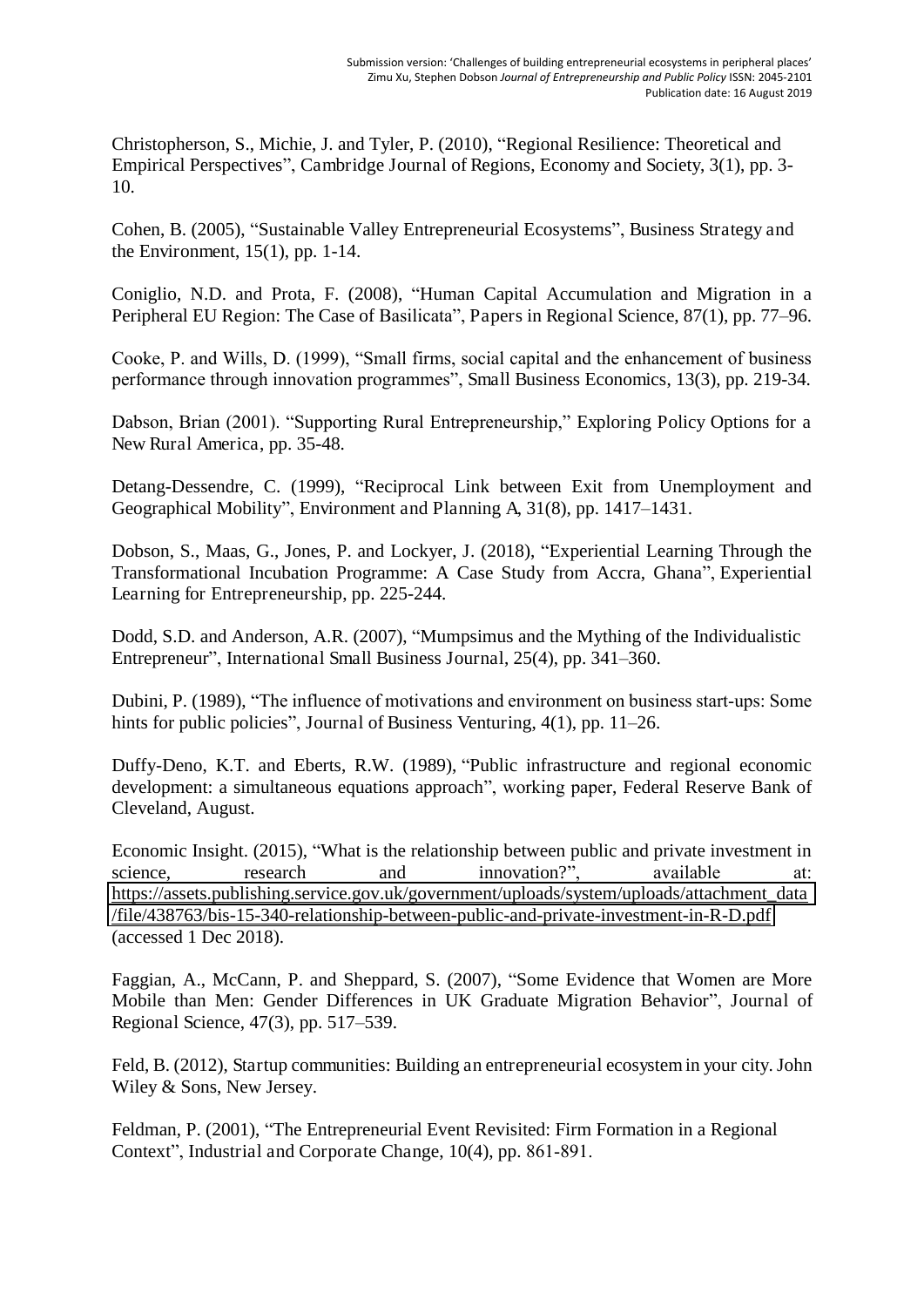Ferrante, F. (2005), "Revealing Entrepreneurial Talent", Small Business Economics, 25(2), pp. 159-174.

Figueroa-Armijos, M. and Johnson, T.G. (2016), "Entrepreneurship Policy and Economic Growth: Solution or Delusion? Evidence from a State Initiative", Small Business Economics, 47(4), pp. 1033-1047.

Flogel, F. (2016), "Distance and Modern Banks' Leanding to SMEs: Decentralised versus Centralised banking in Germany", available at https://www.econstor.eu/bitstream/10419/173345/1/IAT\_Discussion\_Paper\_16\_01.pdf

(accessed 1 Dec 2018).

Fortunato, M.W.P. and Alter, T.R. (2016), "Culture and entrepreneurial opportunity in highand low-entrepreneurship rural communities: Challenging the discovery/creation divide", Journal of Enterprising Communities: People and Places in the Global Economy, 10(4), pp. 447-476.

Frenkel, A. and Maital, S. (2014). Mapping National Innovation Ecosystems. 1st edn. Edward Elgar Publishing, Cheltenham.

Fritsch, M. and Storey, D.J. (2014), "Entrepreneurship in a regional context: Historical roots, recent developments and future challenges", Regional Studis, 48(6), pp. 939-954.

Garnsey, E. and Heffernan, P. (2005), "Growth Setbacks in New Firms", Futures, 37(7), pp. 675-697.

Gartner, W.B. (1989), "Some suggestions for research on entrepreneurial traits and characteristics", Entrepreneurship theory and practice, 14(1), pp. 27-38.

Gibb, A. and Hannon, P. (2006), "Towards the entrepreneurial university", International Journal of Entrepreneurship Education, 4(1), pp.73-110.

Granovetter, M. (1985), "Economic action and social structure: the problem of embeddedness", American Journal of Sociology, 91(3), pp. 481-510.

Grimes, S. (2003), "The digital economy challenge facing peripheral rural areas", Progress in Human Geography, 27(2), pp. 174-193.

Henderson, J. (2002), "Building the rural economy with high-growth entrepreneurs", Economic Review-Federal Reserve Bank of Kansas City, 87(3), pp. 45-75.

Henry, C., Hill, F. and Leitch, C. (2017), Entrepreneurship Education and Training: The Issue of Effectiveness: The Issue of Effectiveness, Routledge, London.

Heritage, S. (2014), "All hail Guidlford – the Hollywood of Video Games", The Guardian, available at [https://www.theguardian.com/technology/2014/jun/04/guildford-uk-video-game](https://www.theguardian.com/technology/2014/jun/04/guildford-uk-video-game-industry-ubisoft-little-big-planet-hollywood)[industry-ubisoft-little-big-planet-hollywood](https://www.theguardian.com/technology/2014/jun/04/guildford-uk-video-game-industry-ubisoft-little-big-planet-hollywood) (accessed 6 Dec 2018)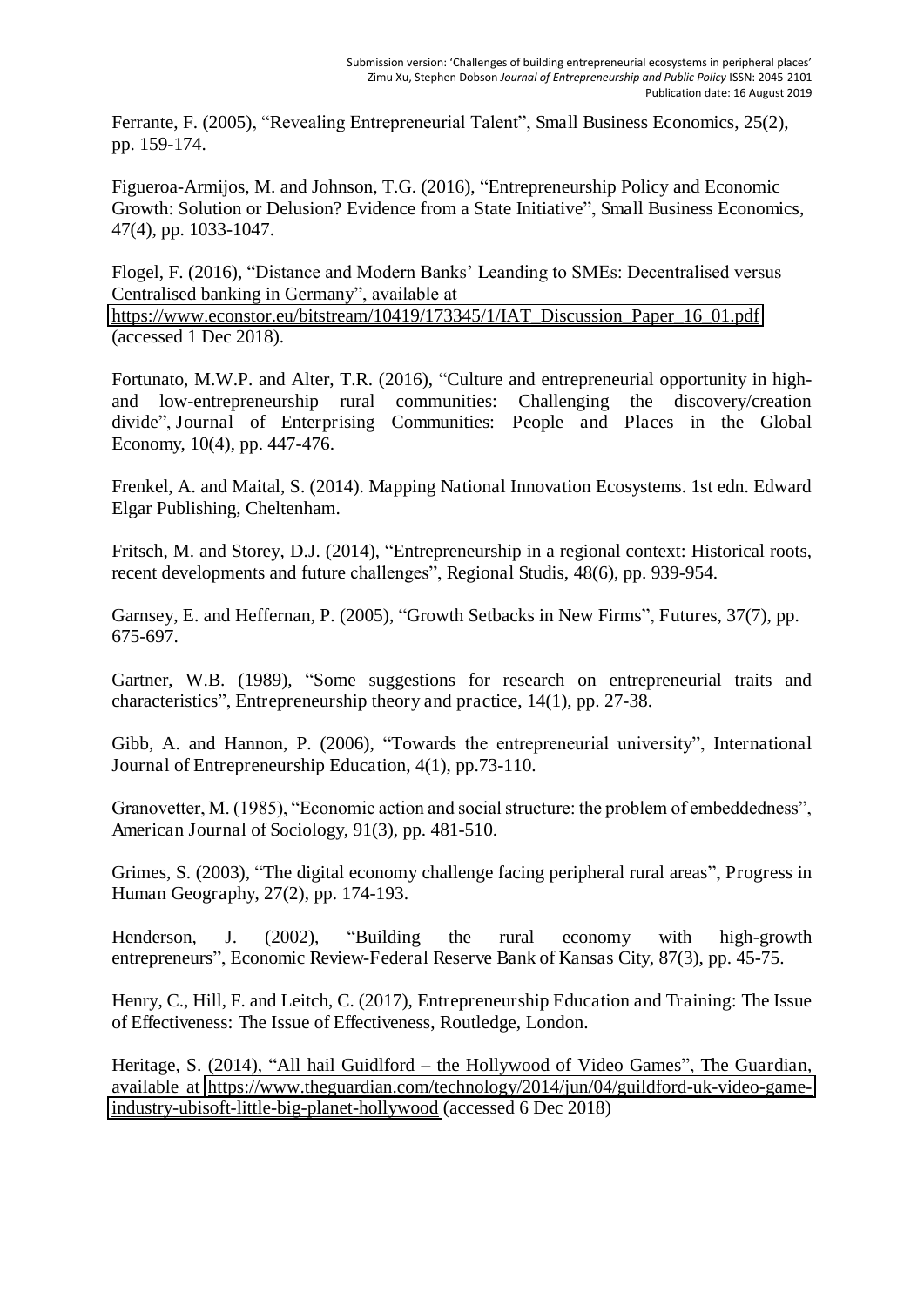Hurley, N. (2017), "G3 Futures keeps gaming industry strong in Guildford", available at: [https://www.charlesrussellspeechlys.com/en/news-and-insights/news/2017/07/g3-futures](https://www.charlesrussellspeechlys.com/en/news-and-insights/news/2017/07/g3-futures-keeps-gaming-industry-strong-in-guildford/)[keeps-gaming-industry-strong-in-guildford/](https://www.charlesrussellspeechlys.com/en/news-and-insights/news/2017/07/g3-futures-keeps-gaming-industry-strong-in-guildford/) (accessed 6 Dec 2018).

Isenberg, D. (2010), "How to Start an Entrepreneurial Revolution", Harvard Business Review, 88(6), pp. 40-50.

Isenberg, D. (2011), "The Entrepreneurship Ecosystem Strategy as a New Paradigm for Economic Policy: Principles for Cultivating Entrepreneurship", available at: [http://www.innovationamerica.us/images/stories/2011/The-entrepreneurship-ecosystem](http://www.innovationamerica.us/images/stories/2011/The-entrepreneurship-ecosystem-strategy-for-economic-growth-policy-20110620183915.pdf)[strategy-for-economic-growth-policy-20110620183915.pdf](http://www.innovationamerica.us/images/stories/2011/The-entrepreneurship-ecosystem-strategy-for-economic-growth-policy-20110620183915.pdf) (accessed 6 Aug 2016).

Jaén, I., Moriano, J.A. and Liñán, F. (2013), "Personal values and entrepreneurial intentions: An empirical study", in Fayolle, A., Kyrö, P., Mets, T. and Venesaar, U. (Ed.), Conceptual richness and methodological diversity in entrepreneurship research, Edward Elgar, Cheltenham, pp.15-31.

Johannisson, B. and Nilsson, A. (1989), "Community entrepreneurs: networking for local development", Entrepreneurship & Regional Development, 1(1), pp. 3-19.

Kao, R. (1993), "Defining Entrepreneurship: Past, Present And?" Creativity and Innovation Management, 2(1), pp. 69-70.

Kırdar, M.G. and Saracoglu, D.S. (2008), "Migration and Regional Convergence: An Empirical Investigation for Turkey", Papers in Regional Science, 87(4), pp. 545–567.

Knack, S. and Keefer, P. (1997), "Does social capital have an economic payoff? A crosscountry investigation", The Quarterly Journal of Economics, 112(4), pp. 1251-88.

Lekhanya, L. M. (2018), "The Digitalisation of Rural Entrepreneurship", available at: [https://www.intechopen.com/books/entrepreneurship-trends-and-challenges/the](https://www.intechopen.com/books/entrepreneurship-trends-and-challenges/the-digitalisation-of-rural-entrepreneurship)[digitalisation-of-rural-entrepreneurship](https://www.intechopen.com/books/entrepreneurship-trends-and-challenges/the-digitalisation-of-rural-entrepreneurship) (accessed 5 Dec 2018).

Levie, J.D. and Autio, E. (2008), "A theoretical grounding and test of the GEM model", Small Business Economics, 31(3), pp. 235-263.

Mack, E. and Mayer, H. (2016), "The Evolutionary Dynamics of Entrepreneurial Ecosystems", Urban Studies, 53(10), pp. 2118-2133.

Malecki, E. J. (1997), "Entrepreneurs, networks, and economic development: A review of recent research", in Katz, J.A. (Ed.), Advances in Entrepreneurship, Firm Emergence, and Growth, JAI Press, Greenwich, CT, pp. 57–118.

Markley, D. (2001), "Financing the new rural economy", in Proceedings of the Exploring Policy Options for a New Rural America Conference. Kansas City Federal Reserve, Kansas City, pp. 69-80, available at: https://pdfs.semanticscholar.org/d0e0/2fd67e334905339c83e4fb365d6a72dcc74b.pdf (accessed 11 Nov 2018)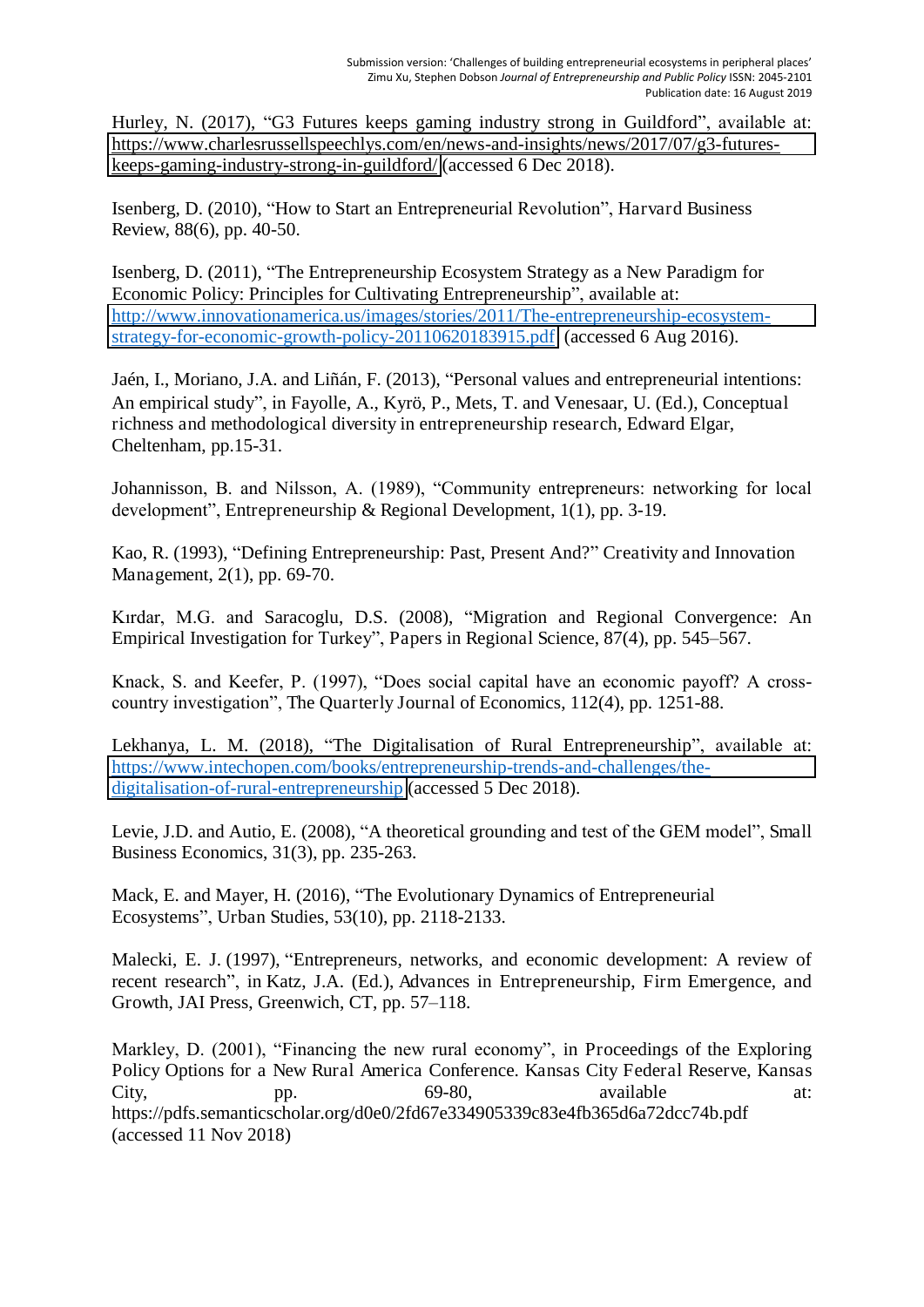Mason, C. and Brown, R. (2014), "Entrepreneurship Ecosystems and Growth Oriented Entrepreneurship", available at: https://www.oecd.org/cfe/leed/Entrepreneurialecosystems.pdf (accessed 26 May 2016).

Mason, C. and Pierrakis, Y. (2013), "Venture capital, the regions and public policy: the United Kingdom since the post-2000 technology crash", Regional Studies, 47(7), pp. 1156-1171.

Mirzanti, I.R., Simatupang, T.M. and Larso, D.A. (2015), "Conceptual Framework of Entrepreneurship Policy", International Business Management, 9(4), pp. 397-404.

Motoyama, Y., Danley, B., Bell-Masterton, J. and Maxwell, K. (2013), Leveraging Regional Assets: Insights from High Growth Companies in Kansas City. Ewing Marion Kauffman Foundation, Kansas City.

Motoyama, Y., Konczal, J., Bell-Masterson, J. and Morelix, A. (2014), "Think Locally, Act Locally: Building a Robust Entrepreneurial Ecosystem", available at: [https://www.kauffman.org/~/media/kauffman\\_org/research%20reports%20and%20covers/20](https://www.kauffman.org/~/media/kauffman_org/research%20reports%20and%20covers/2014/04/1mc_think_globally_act_locally.pdf) [14/04/1mc\\_think\\_globally\\_act\\_locally.pdf](https://www.kauffman.org/~/media/kauffman_org/research%20reports%20and%20covers/2014/04/1mc_think_globally_act_locally.pdf) (accessed 5 Oct 2018).

Neck, H.M., Meyer, G.D., Cohen, B. and Corbett, A.C. (2004), "An Entrepreneurial System View of New Venture Creation", Journal of Small Business Management, 42(2), pp. 190– 208.

North, D., and Smallbone, D. (2006), "Developing entrepreneurship and enterprise in Europe's peripheral rural areas: Some issues facing policy-makers", European Planning Studies, 14(1), pp. 41-60.

OECD. (2012), Linking Renewable Energy to Rural Development, OECD Publications, Paris

OECD. (2016), "New Rural Policy: Linking up for Growth. OECD", available at: <https://www.oecd.org/rural/rural-development-conference/documents/New-Rural-Policy.pdf> (accessed 4 Dec 2018).

Palekiene, O., Simanaviciene, Z. and Bruneckiene, J. (2015), "The Application of Resilience Concept in the Regional Development Context", Procedia-Social and Behavioral Sciences, 213, pp. 179-184.

Pike, A., Dawley, S. and Tomaney, J. (2010), "Resilience, Adaptation and Adaptability", Cambridge Journal of Regions, Economy and Society, 3(1), pp. 59-70.

Pretorius, M., Nieman, G. and Van Vuuren, J. (2005), "Critical evaluation of two models for entrepreneurial education: An improved model through integration", International Journal of Educational Management, 19(5), pp.413-427.

Rooks, G., Klyver, K. and Sserwanga, A. (2016), "The Context of Social Capital: A Comparison of Rural and Urban Entrepreneurs in Uganda", Entrepreneurship theory and Practice, 40(1), pp. 111-130.

Roundy, P.T., Brockman, B.K. and Bradshaw, M. (2017), "The Resilience of Entrepreneurial Ecosystems", Journal of Business Venturing Insights, 8(11), pp. 99-104.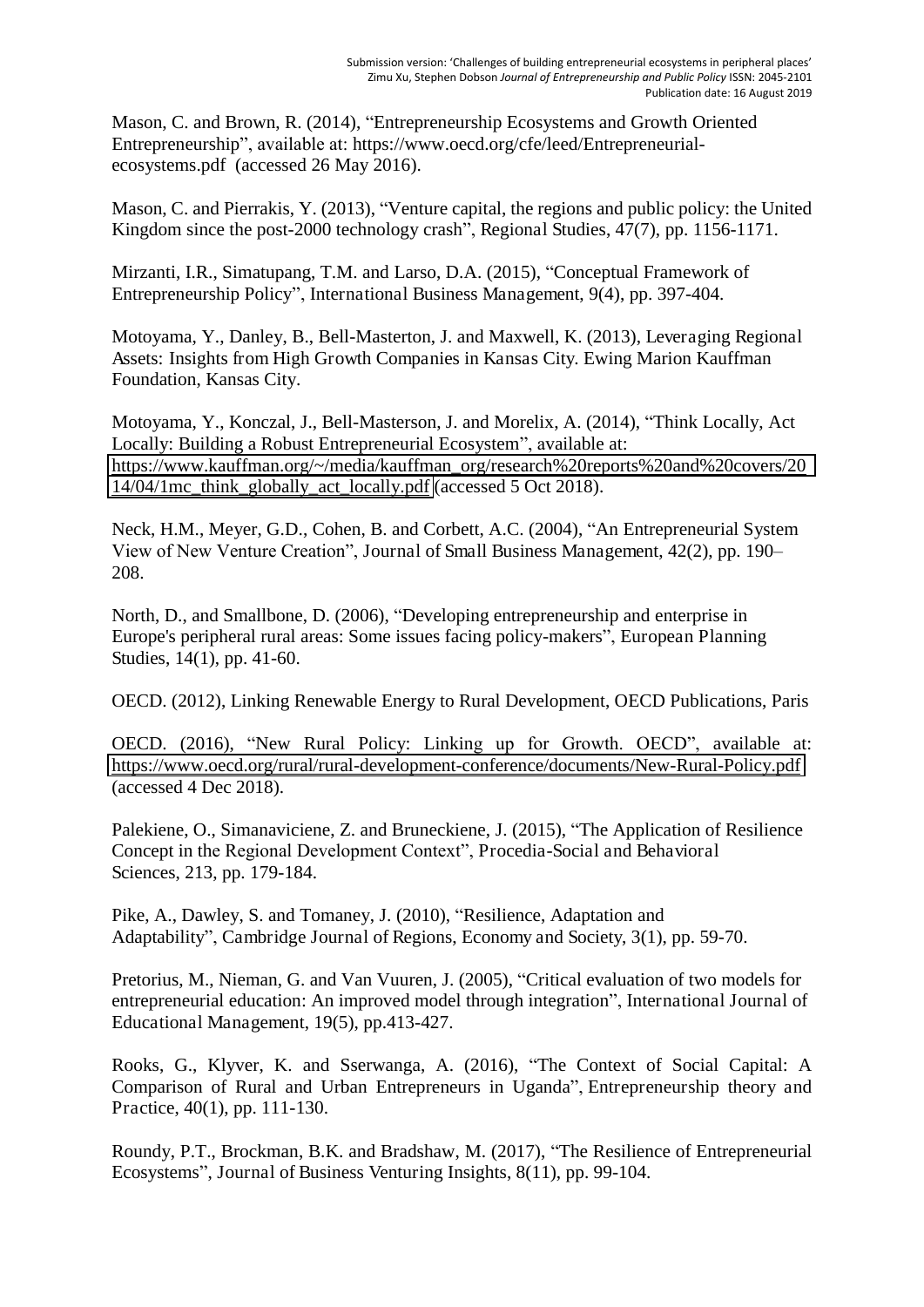Sahlman, W.A. and Stevenson, H. (1991), Introduction to the Entrepreneurial Venture, McGraw Hill, Boston.

Saxenian, A. (1994), Regional Competitive Advantage: Culture and Competition in Silicon Valley and Route 128, Harvard University Press, Cambridge.

Shane, S. (2003), A General Theory of Entrepreneurship, Edward Elgar, Cheltenham.

Spigel, B. (2017), "The Relational Organization of Entrepreneurial Ecosystems", Entrepreneurship Theory and Practice, 41(1), pp. 49-72.

Spigel, B. and Harrison, R. (2018), "Toward a Process Theory of Entrepreneurial Ecosystems", Strategic Entrepreneurship Journal, 12(1), pp. 151-168.

Spilling, O.R. (1996), "The entrepreneurial system: On entrepreneurship in the context of a mega-event", Journal of Business Research, 36(1), pp. 91–103.

Stam, E. (2015), "Entrepreneurial Ecosystems and Regional Policy: A Sympathetic Critique", European Planning Studies, 23(9), pp. 1759-1769.

Szerb, L., Ács, Z.J., Komlósi, É. and Ortega-Argilés, R. (2015), "Measuring Entrepreneurial Ecosystems: The Regional Entrepreneurship and Development Index (REDI)", available at: <http://citeseerx.ist.psu.edu/viewdoc/download?doi=10.1.1.724.3755&rep=rep1&type=pdf> (accessed 1 Oct 2016).

Tao, R., Su, F., Liu, M. and Cao, G. (2010), "Land leasing and local public finance in China's regional development: Evidence from prefecture-level cities", Urban Studies, 47(10), pp. 2217-2236.

Temple, J. (2002), "Growth effects of education and social capital in the OECD Countries", Historical Social Research, 27(4), pp. 5-46.

Valliere, D. and Peterson, R. (2009), "Entrepreneurship and economic growth: Evidence from emerging and developed countries", Entrepreneurship & Regional Development, 21(5-6), pp. 459-480.

Van Ham, M., C.H. Mulder & P. Hooimeijer. (2001), "Spatial Flexibility in Job Mobility: Macrolevel Opportunities and Microlevel Restrictions", Environment and Planning A, 33(5), pp. 921–940.

Van Stel, A., Carree, M. and Thurik, R. (2005), "The effect of entrepreneurial activity on national economic growth", Small business economics, 24(3), pp. 311-321.

Venhorst, V., Van Dijk, J. and Van Wissen, L.E.O. (2010), "Do the best graduates leave the peripheral areas of the Netherlands?", Tijdschrift voor economische en sociale geografie, 101(5), pp. 521-537.

Vogel, P. (2013), "The Employment Outlook for Youth: Building Entrepreneurship Ecosystems as a Way Forward", in Conference Proceedings of the G20 Youth Forum 2013,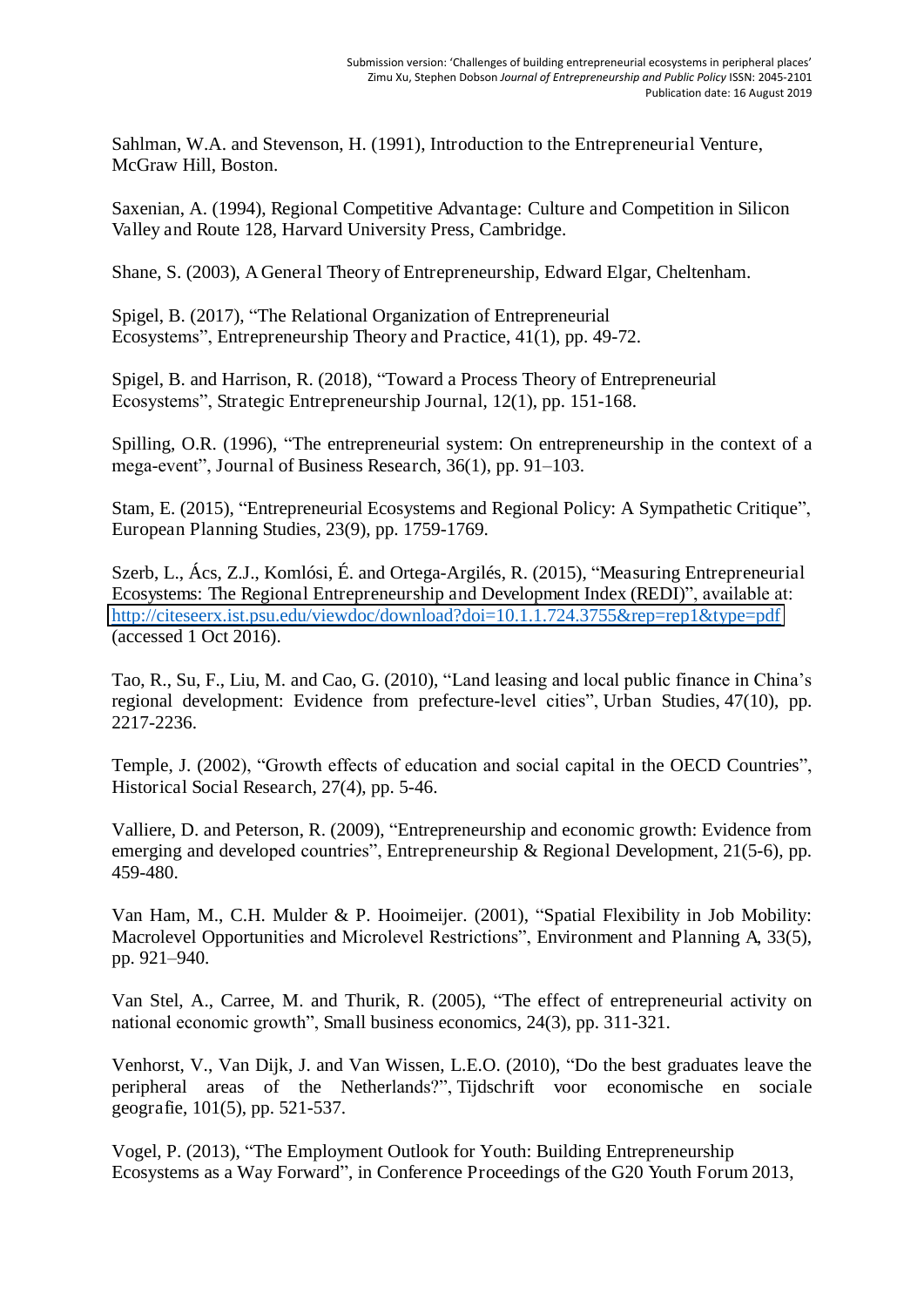held 17-21 April 2013 at St. Petersbutg, Russia, available at: <https://ssrn.com/abstract=2357856>(accessed 20 January 2017).

Westlund, H., Larsson, J.P. and Olsson, A.R. (2014), "Start-ups and local entrepreneurial social capital in the municipalities of Sweden", Regional studies, 48(6), pp. 974-994.

Yeung, H.W.C. (2015), "Regional development in the global economy: A dynamic perspective of strategic coupling in global production networks", Regional Science Policy & Practice, 7(1), pp.1-23.

Zacharakis, A. Shepard, D. and Coombs, J. (2003), "The Development of Venture-capitabacked Internet Companies: An Ecosystem Perspective", Journal of Business Venturing, 18(2), pp. 217-231.

Zhang, X. and Chen, S. (2013), "A systematic framework for infrastructure development through public private partnerships", IATSS research, 36(2), pp. 88-97.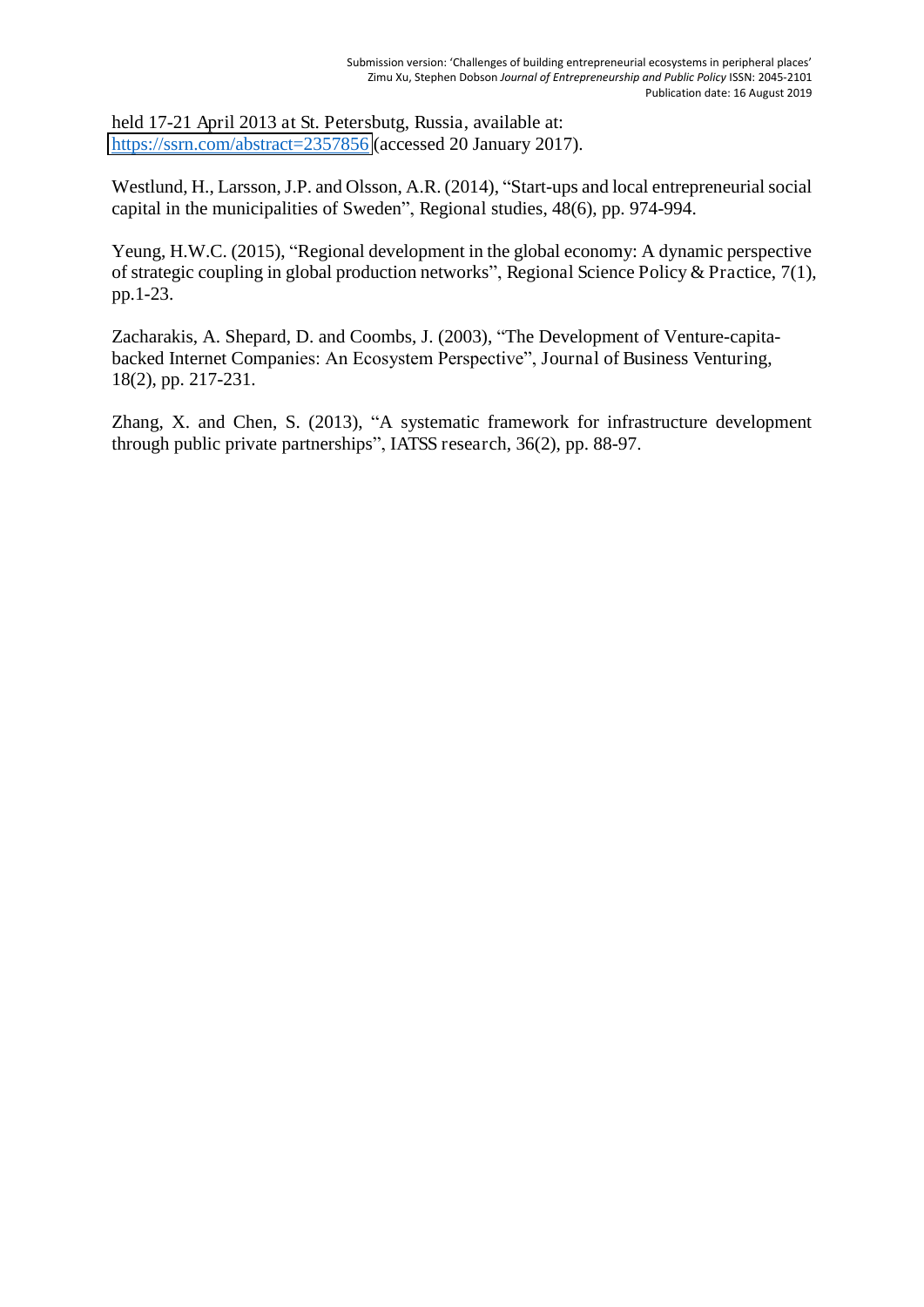| <b>Author</b>                                                                         | <b>Definition on Entrepreneurship Ecosystem</b>                                                                                                                                                                                                                                                                                                                                                                                                                                                                                                                                                                                                                                                               | <b>Key properties</b>                                                                   |
|---------------------------------------------------------------------------------------|---------------------------------------------------------------------------------------------------------------------------------------------------------------------------------------------------------------------------------------------------------------------------------------------------------------------------------------------------------------------------------------------------------------------------------------------------------------------------------------------------------------------------------------------------------------------------------------------------------------------------------------------------------------------------------------------------------------|-----------------------------------------------------------------------------------------|
| Isenberg<br>(2010,<br>2011:3                                                          | that<br>'environments<br>nurture<br>sustain<br>and<br>entrepreneurship' and they 'consists of a set of<br>individual<br>elements-such as<br>leadership,<br>culture, capital markets and open-minded<br>customers-that combine in complex ways' and<br>together these elements can form an integral<br>system which stimulate economic growth and<br>venture creation at specific location.                                                                                                                                                                                                                                                                                                                    | Various<br>conditions needs<br>to be met to form<br>an<br>entrepreneurship<br>ecosystem |
| Acs et al (2014:<br>479)                                                              | $\mathbf{a}$<br>institutionally<br>dynamic,<br>embedded<br>interaction between entrepreneurial attitudes,<br>ability, and aspirations, by individuals, which<br>drives the allocation of resources through the<br>creation and operation of new ventures'                                                                                                                                                                                                                                                                                                                                                                                                                                                     | Emphasis on the<br>dynamic<br>and<br>interactive<br>of<br>nature<br>the<br>system       |
| Mason<br>and<br>Brown (2014: 5)                                                       | 'a set of interconnected entrepreneurial actors<br>(both potential and existing), entrepreneurial<br>organisations (e.g. firms, venture capitalists,<br>banks),<br>institutions<br>business<br>angels,<br>(universities, public sector agencies, financial<br>bodies) and entrepreneurial process (e.g. the<br>business birth rate, numbers of high growth<br>"blockbuster<br>firms,<br>levels<br>$\sigma f$<br>entrepreneurship", number<br>of serial<br>entrepreneurs, degree of sell-out mentality<br>within firms and levels of entrepreneurial<br>ambition) which formally and informally<br>coalesce to connect, mediate and govern the<br>performance within the local entrepreneurial<br>environment' | Entrepreneurial<br>ecosystem helps<br>emergence<br>of<br><b>HGFs</b>                    |
| Stam $(2015:5)$                                                                       | 'a set of interdependent actors and factors<br>coordinated in such a way that they enable<br>productive entrepreneurship'                                                                                                                                                                                                                                                                                                                                                                                                                                                                                                                                                                                     | Emphasis<br>the<br>output:<br>productive<br>entrepreneurship                            |
| Audretsch<br>and<br>Belitski<br>(2016)<br>4) adopted from<br>Levie and Auio<br>(2014) | 'a dynamic community of inter-dependent<br>(entrepreneurs, suppliers, buyers,<br>actors<br>and<br>government,<br>$etc.$ )<br>system-level<br>institutional, informational and socioeconomic<br>contexts'                                                                                                                                                                                                                                                                                                                                                                                                                                                                                                      | Dynamic nature                                                                          |

Table 1. List of key Entrepreneurship Ecosystem definitions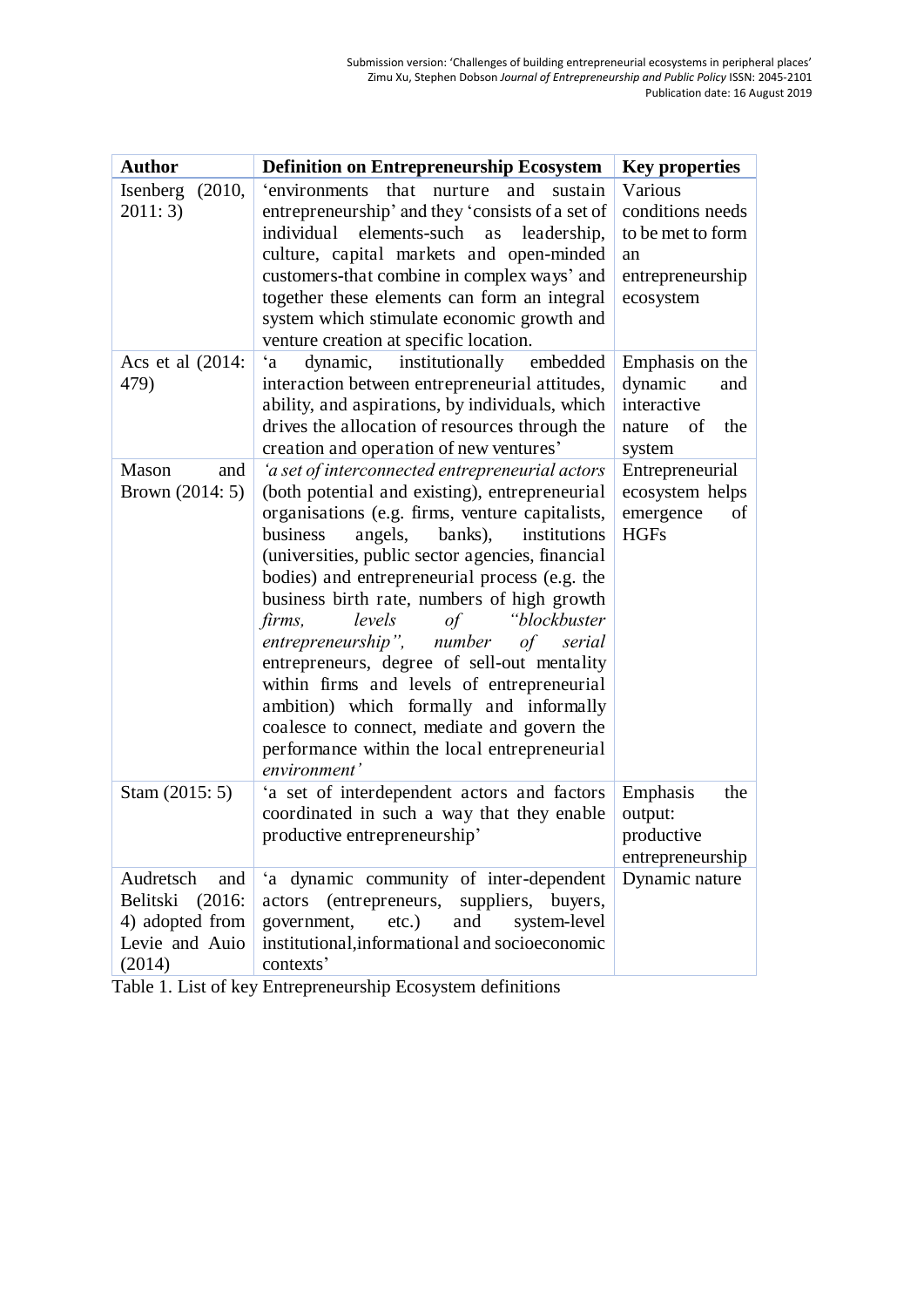Submission version: 'Challenges of building entrepreneurial ecosystems in peripheral places' Zimu Xu, Stephen Dobson *Journal of Entrepreneurship and Public Policy* ISSN: 2045-2101 Publication date: 16 August 2019

| <b>Birth</b>                 |                                                                                         | Growth                                                                          | Sustainment                                                               | Decline                                                                            |
|------------------------------|-----------------------------------------------------------------------------------------|---------------------------------------------------------------------------------|---------------------------------------------------------------------------|------------------------------------------------------------------------------------|
|                              |                                                                                         |                                                                                 |                                                                           |                                                                                    |
| Firm<br>entries and<br>exits | Birth rates $>$<br>death rates                                                          | Birth rates $>$<br>death rates                                                  | Birth rates $<$<br>death rates                                            | Birth rates < death<br>rates                                                       |
| <b>Policy</b>                | Traditional<br>economic<br>development<br>focused                                       | More<br>entrepreneurship<br>focused                                             | Widespread and<br>targeted policies<br>for<br>entrepreneurship            | Favouritism in<br>entrepreneurship<br>decline and maybe<br>shifted to other fields |
| <b>Finance</b>               | Becoming<br>available but<br>limited                                                    | More trust build<br>and easier to<br>access                                     | Harder to access<br>as trust weaken                                       | Decline                                                                            |
| <b>Culture</b>               | Few success<br>stories and<br>figures; lack of<br>tolerance to risk<br>and failure      | Networks gains<br>recognition;<br>social norm may<br>change to favour<br>$EE^3$ | Success stories<br>is essential as<br>more firms close<br>down            | EE favoured culture<br>deteriorated                                                |
| <b>Support</b>               | Emergence of<br>early support<br>institutions                                           | Non-<br>governmental<br>supports<br>becoming<br>entrepreneurial<br>oriented     | Non-<br>governmental<br>supports<br>diversify<br>possibly away<br>from EE | Support decline and<br>disappear                                                   |
| Human<br>capital             | Only general<br>degrees are<br>available; no<br>serial<br>entrepreneurs                 | Serial<br>entrepreneurs<br>and targeted<br>programmes<br>emerge                 | Decline of serial<br>entrepreneurs                                        | Entrepreneurs not<br>regarded as viable<br>career path                             |
| <b>Markets</b>               | Not yet<br>developed                                                                    | Regional,<br>national and<br>international<br>opportunities<br>start to develop | Decline of<br>market<br>opportunities<br>and networks                     | Vanish of market<br>opportunities and<br>networks                                  |
| <b>Policy</b><br>implication | Lower barrier for<br>venture creation;<br>form<br>entrepreneurship-<br>favoured support | Rising support<br>on finance and<br>networking<br>opportunities                 | <b>Networks</b><br>enhancement                                            | Loss of EE actors as<br>they avert to stay in the<br>EE                            |

Table 2: Ecosystem Evolution Model (summarised from Mack and Mayer 2015: 2122)

<u>.</u>

 $3$  EE stands for 'entrepreneurship ecosystem' here.